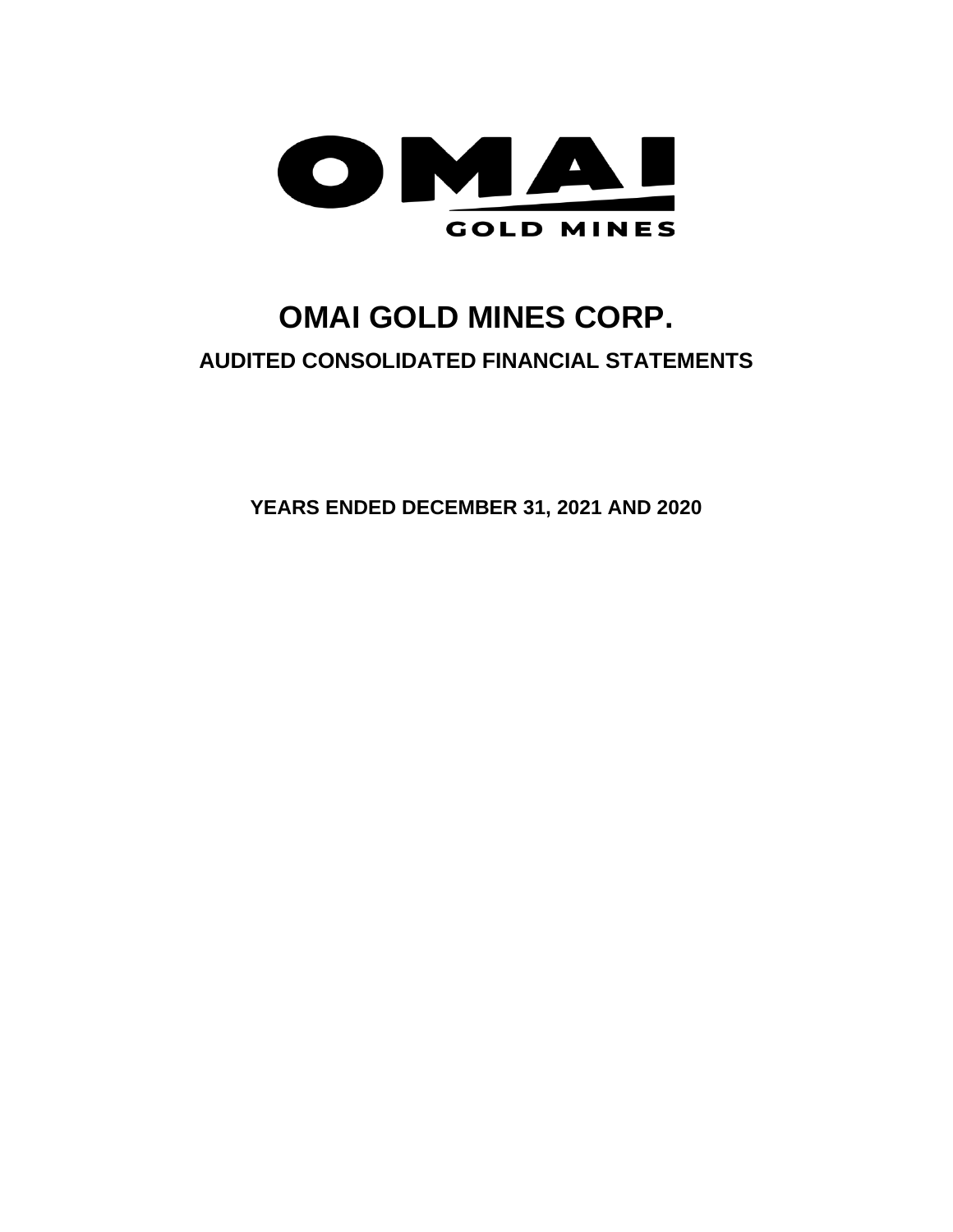## Independent auditor's report

To the Shareholders of **Omai Gold Mines Corp.** 

#### Opinion

We have audited the consolidated financial statements of Omai Gold Mines Corp. and its subsidiaries [the "Company"], which comprise the consolidated statements of financial position as at December 31, 2021 and 2020, and the consolidated statements of loss and comprehensive loss, consolidated statements of changes in shareholders' equity and consolidated statements of cash flows for the years then ended, and notes to the consolidated financial statements, including a summary of significant accounting policies.

In our opinion, the accompanying consolidated financial statements present fairly, in all material respects, the consolidated financial position of the Company as at December 31, 2021 and 2020, and its consolidated financial performance and its consolidated cash flows for the years then ended in accordance with International Financial Reporting Standards ["IFRS"].

#### **Basis for opinion**

We conducted our audits in accordance with Canadian generally accepted auditing standards. Our responsibilities under those standards are further described in the Auditor's Responsibilities for the Audit of the Consolidated Financial Statements section of our report. We are independent of the Company in accordance with the ethical requirements that are relevant to our audit of the consolidated financial statements in Canada, and we have fulfilled our other ethical responsibilities in accordance with these requirements. We believe that the audit evidence we have obtained is sufficient and appropriate to provide a basis for our opinion.

#### Material uncertainty related to going concern

We draw attention to note 1 in the consolidated financial statements, which indicates that the Company has not earned revenue and has an accumulated deficit of \$20.2 million as at December 31, 2021. As stated in note 1, these events or conditions, along with other matters as set forth in note 1, indicate that a material uncertainty exists that may cast significant doubt on the Company's ability to continue as a going concern. Our opinion is not modified in respect of this matter.

#### **Other information**

Management is responsible for the other information. The other information is comprised of Management's Discussion and Analysis.

Our opinion on the consolidated financial statements does not cover the other information and we do not express any form of assurance conclusion thereon.

In connection with our audit of the consolidated financial statements, our responsibility is to read the other information, and in doing so, consider whether the other information is materially inconsistent with the consolidated financial statements or our knowledge obtained in the audit or otherwise appears to be materially misstated. We obtained Management's Discussion and Analysis prior to the date of this auditor's report. If, based on the work we have performed, we conclude that there is a material misstatement of this other information, we are required to report that fact in this auditor's report. We have nothing to report in this regard.

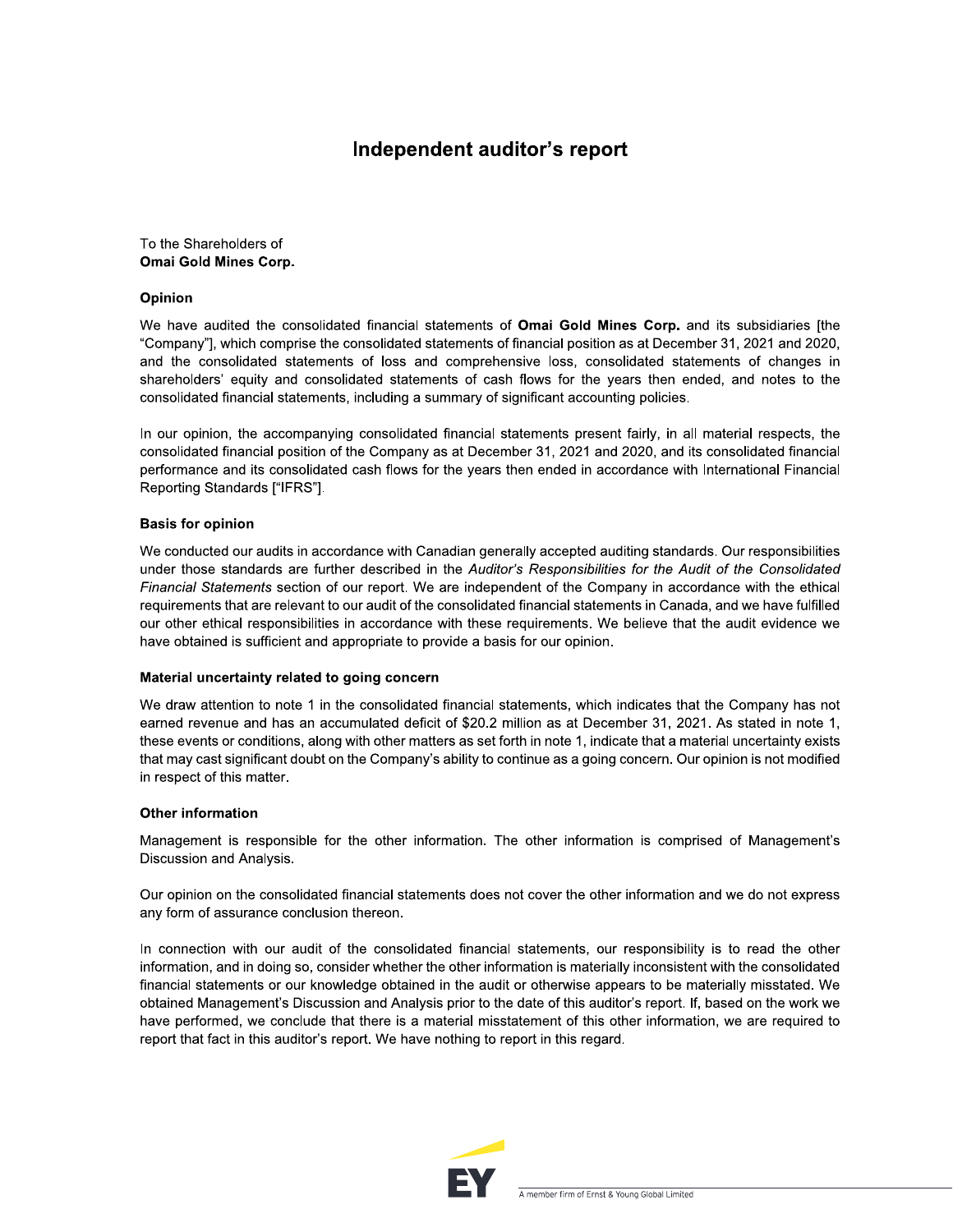### Responsibilities of management and those charged with governance for the consolidated financial statements

Management is responsible for the preparation and fair presentation of the consolidated financial statements in accordance with IFRS, and for such internal control as management determines is necessary to enable the preparation of consolidated financial statements that are free from material misstatement, whether due to fraud or error.

 $-2-$ 

In preparing the consolidated financial statements, management is responsible for assessing the Company's ability to continue as a going concern, disclosing, as applicable, matters related to going concern and using the going concern basis of accounting unless management either intends to liquidate the Company or to cease operations, or has no realistic alternative but to do so.

Those charged with governance are responsible for overseeing the Company's financial reporting process.

#### Auditor's responsibilities for the audit of the consolidated financial statements

Our objectives are to obtain reasonable assurance about whether the consolidated financial statements as a whole are free from material misstatement, whether due to fraud or error, and to issue an auditor's report that includes our opinion. Reasonable assurance is a high level of assurance, but is not a guarantee that an audit conducted in accordance with Canadian generally accepted auditing standards will always detect a material misstatement when it exists. Misstatements can arise from fraud or error and are considered material if, individually or in the aggregate, they could reasonably be expected to influence the economic decisions of users taken on the basis of these consolidated financial statements.

As part of an audit in accordance with Canadian generally accepted auditing standards, we exercise professional judgment and maintain professional skepticism throughout the audit. We also:

- Identify and assess the risks of material misstatement of the consolidated financial statements, whether due to fraud or error, design and perform audit procedures responsive to those risks, and obtain audit evidence that is sufficient and appropriate to provide a basis for our opinion. The risk of not detecting a material misstatement resulting from fraud is higher than for one resulting from error, as fraud may involve collusion, forgery, intentional omissions, misrepresentations, or the override of internal control.
- Obtain an understanding of internal control relevant to the audit in order to design audit procedures that are  $\bullet$ appropriate in the circumstances, but not for the purpose of expressing an opinion on the effectiveness of the Company's internal control.
- Evaluate the appropriateness of accounting policies used and the reasonableness of accounting estimates  $\bullet$ and related disclosures made by management.
- Conclude on the appropriateness of management's use of the going concern basis of accounting and, based on the audit evidence obtained, whether a material uncertainty exists related to events or conditions that may cast significant doubt on the Company's ability to continue as a going concern. If we conclude that a material uncertainty exists, we are required to draw attention in our auditor's report to the related disclosures in the consolidated financial statements or, if such disclosures are inadequate, to modify our opinion. Our conclusions are based on the audit evidence obtained up to the date of our auditor's report. However, future events or conditions may cause the Company to cease to continue as a going concern.
- Evaluate the overall presentation, structure and content of the consolidated financial statements, including  $\bullet$ the disclosures, and whether the consolidated financial statements represent the underlying transactions and events in a manner that achieves fair presentation.

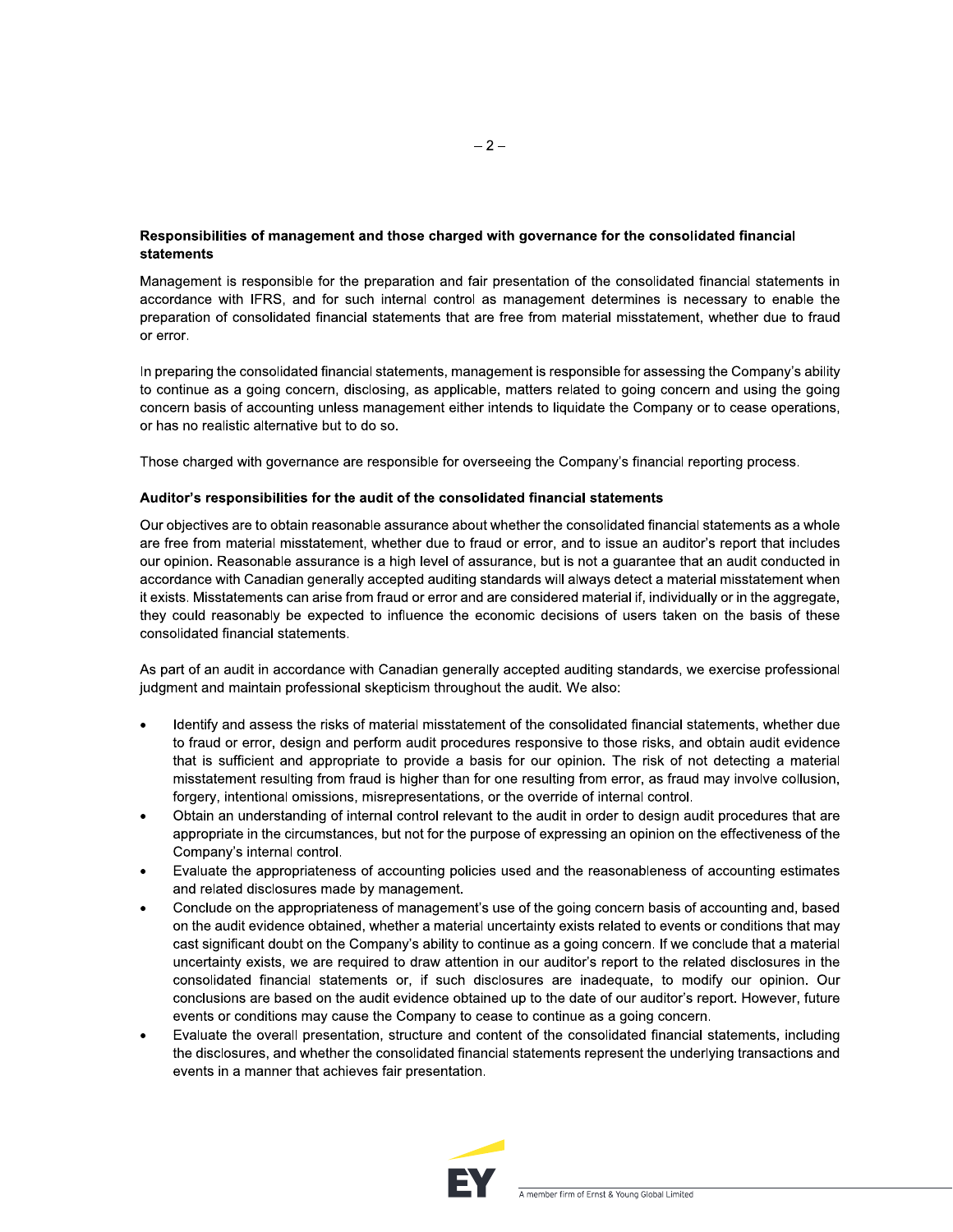Obtain sufficient appropriate audit evidence regarding the financial information of the entities or business  $\bullet$ activities within the Company to express an opinion on the consolidated financial statements. We are responsible for the direction, supervision and performance of the group audit. We remain solely responsible for our audit opinion.

We communicate with those charged with governance regarding, among other matters, the planned scope and timing of the audit and significant audit findings, including any significant deficiencies in internal control that we identify during our audit.

We also provide those charged with governance with a statement that we have complied with relevant ethical requirements regarding independence, and to communicate with them all relationships and other matters that may reasonably be thought to bear on our independence, and where applicable, related safeguards.

The engagement partner on the audit resulting in this independent auditor's report is Blake Langill.

Ernet + Young LLP

Toronto, Canada April 28, 2022

**Chartered Professional Accountants** Licensed Public Accountants

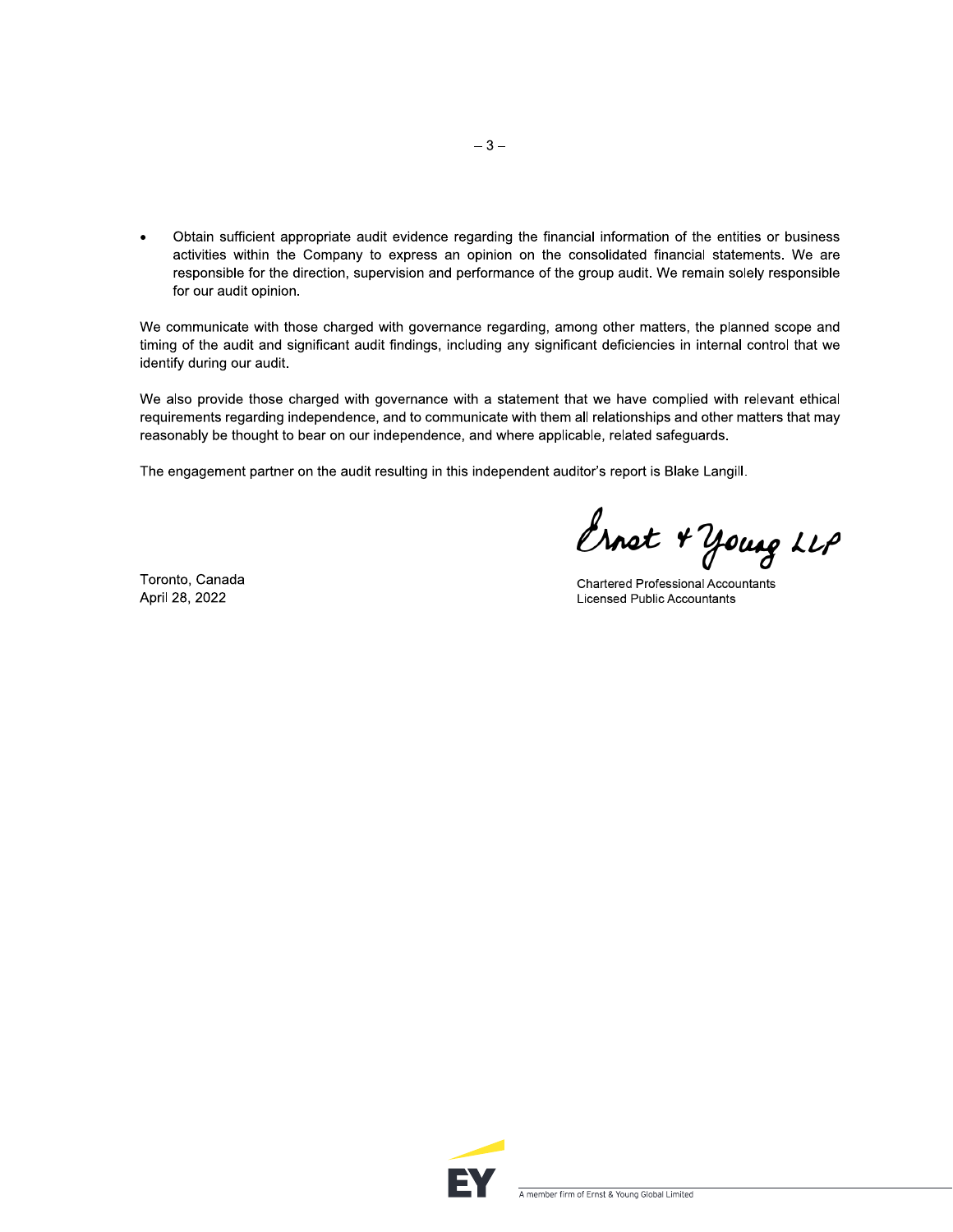Consolidated Statements of Financial Position (Expressed in United States dollars)

|                                                      |                | December 31,          | December 31,   |
|------------------------------------------------------|----------------|-----------------------|----------------|
| As at,                                               | <b>Notes</b>   | 2021                  | 2020           |
| <b>ASSETS</b>                                        |                |                       |                |
| <b>Current assets</b>                                |                |                       |                |
| Cash and cash equivalents                            |                | \$3,565,712           | \$3,605,289    |
| Accounts receivable and prepayments                  | 6              | 230,076               | 218,459        |
|                                                      |                | 3,795,788             | 3,823,748      |
| <b>Non-current assets</b>                            |                |                       |                |
| Equipment                                            | 5              | 111,069               | 18,500         |
| Mineral properties                                   | 12             | 3,896,722             | 3,896,722      |
| <b>Total assets</b>                                  |                | \$7,803,579           | \$7,738,970    |
|                                                      |                |                       |                |
| <b>EQUITY AND LIABILITIES</b>                        |                |                       |                |
| <b>Current liabilities</b>                           |                |                       |                |
| Trade payables and accrued liabilities               |                | \$1,060,225           | \$979,616      |
| Loan payable                                         | $\overline{7}$ |                       | 33,644         |
| Current portion of long term liability               | 8              | 295,000               | 492,010        |
| Current portion of license payable                   | 12             | 1,000,000             | 1,828,336      |
| <b>Total liabilities</b>                             |                | 2,355,225             | 3,333,606      |
| <b>SHAREHOLDERS' EQUITY (DEFICIT)</b>                |                |                       |                |
| Share capital                                        | 9              | 20,549,708            | 15,510,470     |
| Share-based payments                                 | 10             | 1,642,791             | 978,422        |
| Warrants                                             | 11             | 3,384,540             | 878,600        |
| Accumulated other comprehensive loss                 | 14             | 81,783                |                |
| Accumulated deficit                                  |                | (20, 210, 468)        | (12, 962, 128) |
| <b>Total shareholders' equity (deficit)</b>          |                | 5,448,354             | 4,405,364      |
| Total shareholders' equity (deficit) and liabilities |                | \$7,803,579           | \$7,738,970    |
| Nature of operations and going concern               | 1              |                       |                |
| Commitments and contingencies                        | 19             |                       |                |
| Subsequent events                                    | 20             |                       |                |
| Approved on behalf of the Board:                     |                |                       |                |
| (signed) "Renaud Adams"<br>Director                  |                | (signed) "Lon Shaver" | Director       |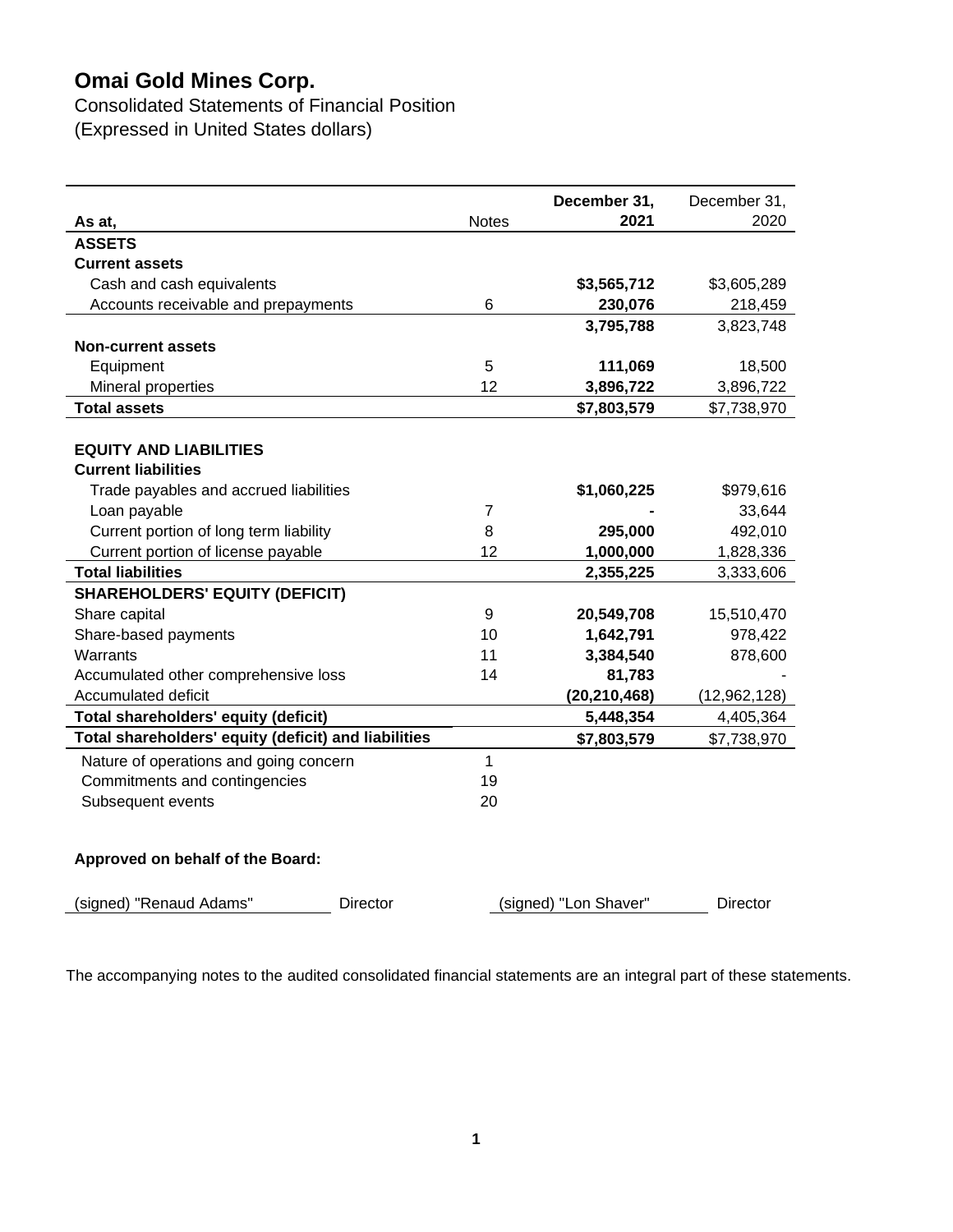Consolidated Statements of Loss and Comprehensive Loss (Expressed in United States dollars)

|                                                         |              | For the years ended<br>December 31, |             |
|---------------------------------------------------------|--------------|-------------------------------------|-------------|
|                                                         | <b>Notes</b> | 2021                                | 2020        |
| <b>Expenses</b>                                         |              |                                     |             |
| Exploration and evaluation expenditures                 | 12           | \$4,330,625                         | \$3,565,888 |
| General and administrative                              | 13           | 1,865,996                           | 1,204,927   |
| Finance costs                                           | 14           | 250,661                             | 356,144     |
| Listing expense                                         | 4            |                                     | 1,506,185   |
| Amortization                                            | 5            | 38,310                              | 1,500       |
| Share-based compensation                                |              | 682,112                             | 922,422     |
| Foreign exchange                                        |              | 80,636                              | 41,729      |
| Net loss before other items                             |              | 7,248,340                           | 7,598,795   |
| <b>Other items</b>                                      |              |                                     |             |
| Loss on liability settlement, net                       |              |                                     | 30,773      |
| <b>Net loss</b>                                         |              | \$7,248,340                         | \$7,629,568 |
| <b>Other comprehensive loss</b>                         |              |                                     |             |
| Items that may be reclassified subsequently to net loss |              |                                     |             |
| Exchange difference on translating foreign operations   |              | (81, 783)                           |             |
| <b>Total comprehensive loss</b>                         |              | \$7,330,123                         | \$7,629,568 |
|                                                         |              |                                     |             |
| Basic and diluted net loss per share                    | 15           | \$(0.03)                            | \$(0.05)    |
| Weighted average number of common shares outstanding    |              | 214,450,586                         | 151,142,597 |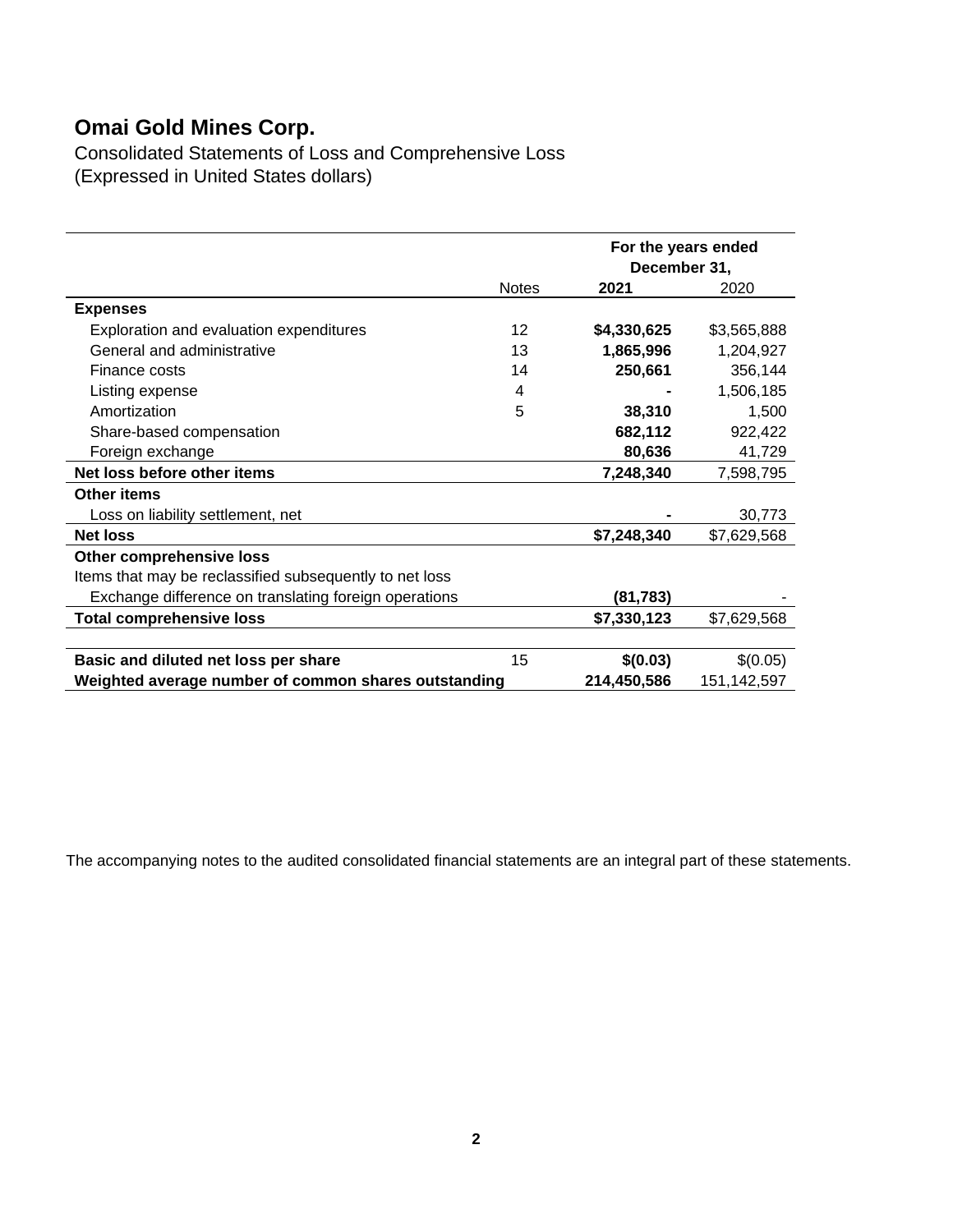Consolidated Statements of Cash Flows (Expressed in United States dollars)

|                                                           |             | For the years ended<br>December 31, |               |
|-----------------------------------------------------------|-------------|-------------------------------------|---------------|
|                                                           | <b>Note</b> | 2021                                | 2020          |
| Cash flow used in operating activities                    |             |                                     |               |
| Loss for the year                                         |             | \$(7,248,340)                       | \$(7,629,568) |
| Adjustments for:                                          |             |                                     |               |
| Share-based payments                                      |             | 682,112                             | 922,422       |
| Accretion                                                 |             | 229,654                             | 349,835       |
| Amortization                                              |             | 38,310                              |               |
| Shares issued for exclusivity agreement                   |             |                                     | 600,000       |
| Listing expense                                           | 4           |                                     | 1,506,185     |
| Loss on liability settlement, net                         |             |                                     | 30,773        |
| Foreign exchange                                          |             | 80,636                              | 7,281         |
| Net change in non-cash working capital balances:          |             |                                     |               |
| Accounts receivable and prepayments                       |             | (11, 617)                           | (298, 808)    |
| Trade and other payables                                  |             | 80,609                              | (415, 557)    |
| Cash flow used in operating activities                    |             | (6, 148, 636)                       | (4,927,437)   |
| <b>Financing activities</b>                               |             |                                     |               |
| Proceeds from sale of shares, net of share issuance costs |             | 7,548,072                           | 11,560,675    |
| (Decrease) increase in promissory notes payable           |             |                                     | (18, 295)     |
| Decrease in other liabilities                             |             |                                     | (496, 111)    |
| Repayment of loan payable                                 |             | (33, 644)                           | (37, 479)     |
| Repayment of long-term liability                          |             | (255,000)                           | (500,000)     |
| Net cash provided by financing activities                 |             | 7,259,428                           | 10,508,790    |
| <b>Investing activities</b>                               |             |                                     |               |
| Purchase of equipment                                     |             | (130, 878)                          | (20,000)      |
| Cash acquired on RTO                                      | 4           |                                     | 41,028        |
| Payment of license payable                                |             | (1,000,000)                         | (2,000,000)   |
| Net cash used in investing activities                     |             | (1, 130, 878)                       | (1,978,972)   |
| Foreign exchange effect on cash                           |             | 19,910                              |               |
| Net change in cash                                        |             | (20, 086)                           | 3,602,381     |
| Cash at the beginning of the year                         |             | 3,565,888                           | 2,908         |
| Cash at the end of the year                               |             | \$3,565,712                         | \$3,605,289   |
|                                                           |             |                                     |               |
| Supplemental cash flow information                        |             |                                     |               |
| Shares issued for liability settlement                    |             | \$                                  | 142,100<br>\$ |
| <b>Broker warrants</b>                                    |             | \$<br>206,874                       | \$<br>47,000  |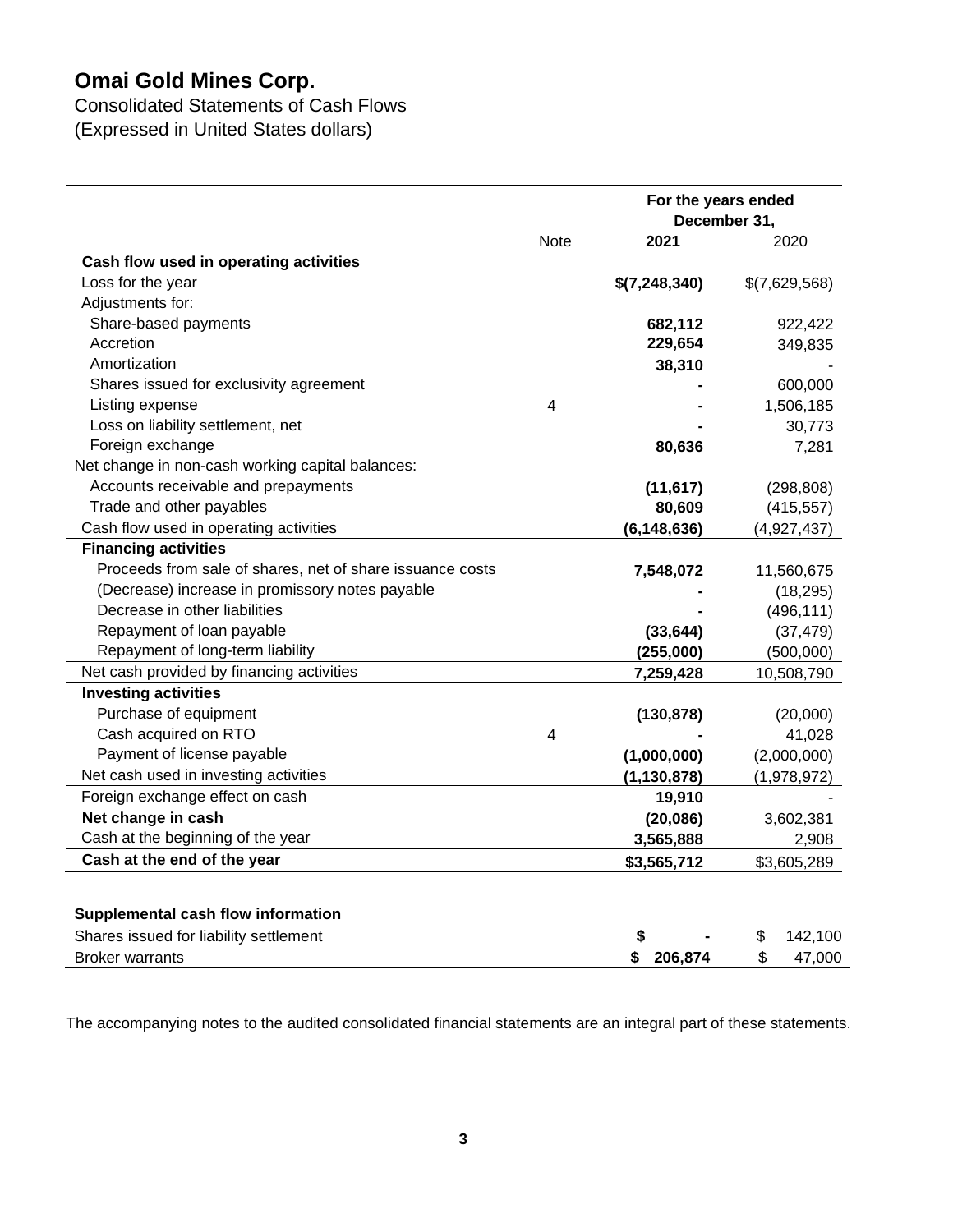Consolidated Statements of Changes in Shareholders' Equity For the years ended December 31, 2021 and 2020 (Expressed in United States dollars)

|                                                 |                      | Share-based              |             | Other<br>Comprehensive |                  |               |
|-------------------------------------------------|----------------------|--------------------------|-------------|------------------------|------------------|---------------|
|                                                 | <b>Share capital</b> | payments                 | Warrants    | <b>Income</b>          | <b>Deficit</b>   | Total         |
| <b>Balance at January 1, 2020</b>               | \$2,744,460          | \$56,000                 | \$166,000   |                        | \$(5,332,560)    | \$(2,366,100) |
| Shares issued for liability settlement          | 142,100              |                          |             |                        |                  | 142,100       |
| Shares issued for cash                          | 11,995,023           |                          |             |                        |                  | 11,995,023    |
| Share issuance costs                            | (481, 348)           |                          | 47,000      |                        |                  | (434, 348)    |
| <b>Issuance of warrants</b>                     | (665, 600)           |                          | 665,600     |                        |                  |               |
| Shares issued pursuant to exclusivity agreement | 600,000              |                          |             |                        |                  | 600,000       |
| Shares issued pursuant to RTO closing           | 1,175,835            |                          |             |                        |                  | 1,175,835     |
| Share based payments                            |                      | 922,422                  |             |                        |                  | 922,422       |
| Comprehensive loss                              |                      |                          |             |                        | (7,629,568)      | (7,629,568)   |
| Balance at December 31, 2020                    | 15,510,470           | 978,422                  | 878,600     |                        | (12,962,128)     | 4,405,364     |
| Shares issued for cash                          | 7,918,220            |                          |             |                        |                  | 7,918,220     |
| Share issuance costs                            | (408, 459)           |                          |             |                        |                  | (408, 459)    |
| Shares issued pursuant to option exercise       | 35,417               | (15,000)                 |             |                        |                  | 20,417        |
| <b>Issuance of warrants</b>                     | (2, 297, 624)        | $\overline{\phantom{a}}$ | 2,297,624   |                        |                  |               |
| <b>Issuance of broker warrants</b>              | (208, 316)           |                          | 208,316     |                        |                  |               |
| Share based payments                            |                      | 679,369                  |             |                        |                  | 679,369       |
| Comprehensive loss                              |                      |                          |             | 81,783                 | (7, 248, 340)    | (7, 166, 557) |
| <b>Balance at December 31, 2021</b>             | \$20,549,708         | \$1,642,791              | \$3,384,540 | \$81,783               | \$(20, 210, 468) | \$5,448,354   |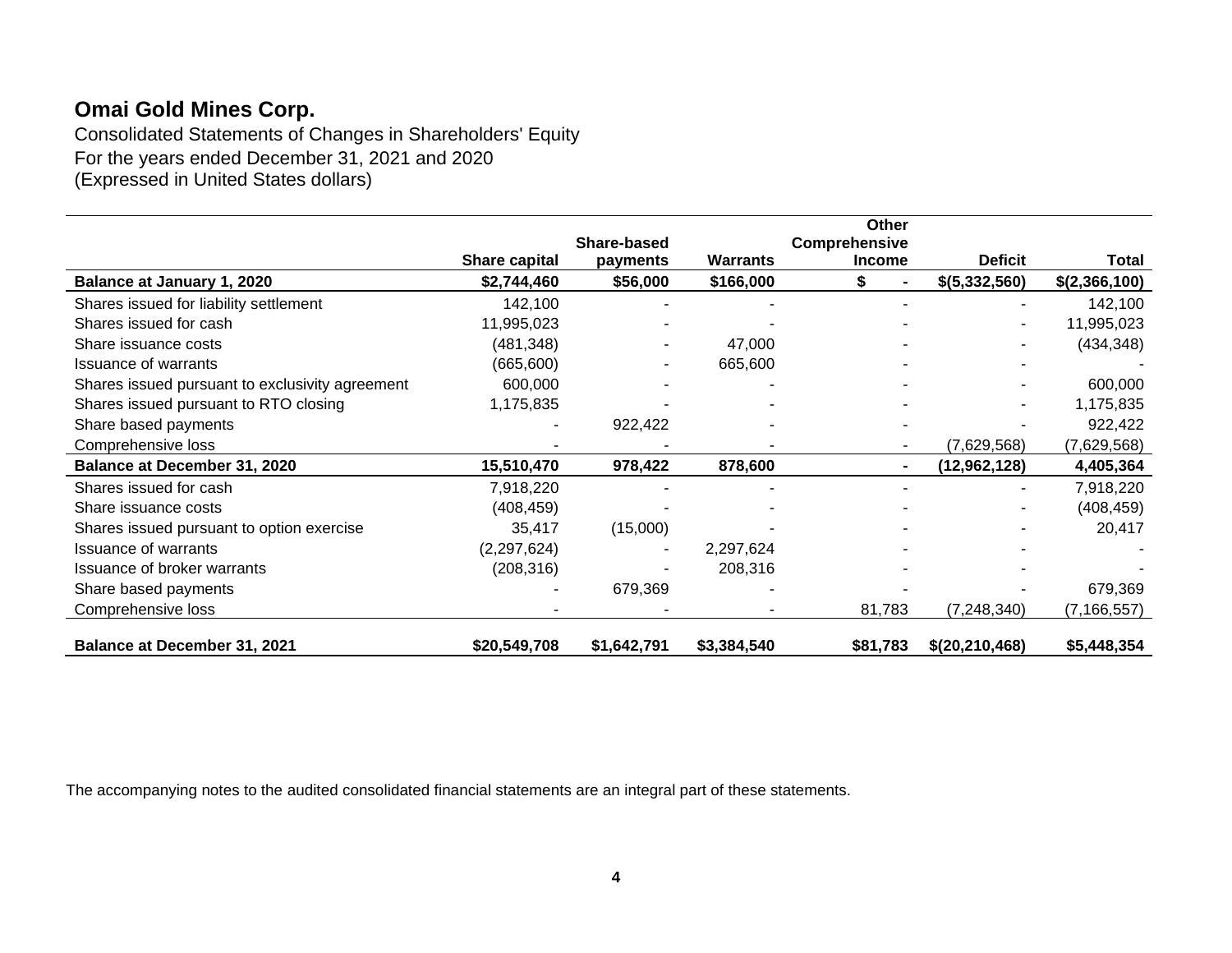## **1. Nature of operations and going concern**

Omai Gold Mines Corp. ("Omai" or the "Company") was incorporated under the Business Corporations Act (Ontario) on March 22, 1962 and its activities are directed toward locating exploration and evaluation assets. The primary office of the Company is located at The Exchange Tower, 130 King Street West, Suite 3680, Box 99, Toronto, Ontario M5X 1B1, Canada.

On October 1, 2020, the Company completed a reverse takeover transaction ("RTO") with Avalon Investment Holdings Limited. ("Avalon"), a private Barbados corporation, wherein the Company acquired 100% of the issued and outstanding common shares of Avalon on a one-for-one share basis. While the Company is the legal acquirer, as a result of the former Avalon shareholders holding a majority interest in the Company post-RTO, the accounting acquirer is Avalon and these consolidated financial statements are presented with Avalon as the continuing entity. Concurrent with the RTO, the Company changed its name to Omai Gold Mines Corp. and began trading on the TSX Venture Exchange under the symbol "OMG".

Avalon was incorporated under the Companies Act in Barbados on February 22, 2018 and holds a 100% interest in Avalon Gold Exploration Inc. ("AGE"), a company registered in Guyana. AGE holds a prospecting license to perform mineral exploration in Guyana.

These consolidated financial statements have been prepared using International Financial Reporting Standards ("IFRS") applicable to a going concern, which contemplates the realization of assets and the settlement of liabilities in the normal course of business for the foreseeable future as they come due. The financial statements do not reflect adjustments to the carrying amounts of assets and liabilities, the reported expenses and the statement of financial position classification used that would be necessary if the going concern assumption were not appropriate. Such adjustments could be material. To date, the Company has not earned revenue and has an accumulated deficit of \$20,210,468 as at December 31, 2021 (December 31, 2020 - \$12,962,128). As at December 31, 2021, the Company had cash and cash equivalents of \$3,565,712 (December 31, 2020 - \$3,605,289) and working capital of \$1,440,563 (December 31, 2020 - working capital of \$490,142). The Company has historically relied on financings to fund its operations and repay its liabilities; while the Company has been successful in the past, there can be no assurance that it will be able to raise sufficient funds in the future. These conditions and events may cast significant doubt on the Company's ability to continue as a going concern. Management is actively pursuing financing and alternative funding options and is minimizing discretionary expenditures where prudent.

In March 2020, the COVID-19 outbreak was declared a global pandemic by the World Health Organization. The situation is dynamic and the ultimate duration and magnitude of the impact on the economy, capital markets and the Company's financial position cannot be reasonably estimated at this time. The Company is monitoring developments and will adapt its business plans accordingly. The actual and threatened spread of COVID-19 globally could adversely impact the Company's ability to carry out its plans and raise capital.

### **2. Significant accounting policies**

### *Statement of compliance*

The consolidated financial statements have been prepared in accordance with IFRS as issued by the International Accounting Standards Board and interpretations of the International Financial Reporting Interpretations Committee, effective for the Company's reporting for the year ended December 31, 2021. These consolidated financial statements were approved and authorized for issuance by the Board on April 28, 2022.

### *Basis of presentation*

These consolidated financial statements have been prepared on a historical cost basis, with the exception of financial instruments classified at fair value through profit or loss ("FVTPL"). In addition, these consolidated financial statements have been prepared using the accrual basis of accounting except for cash flow information.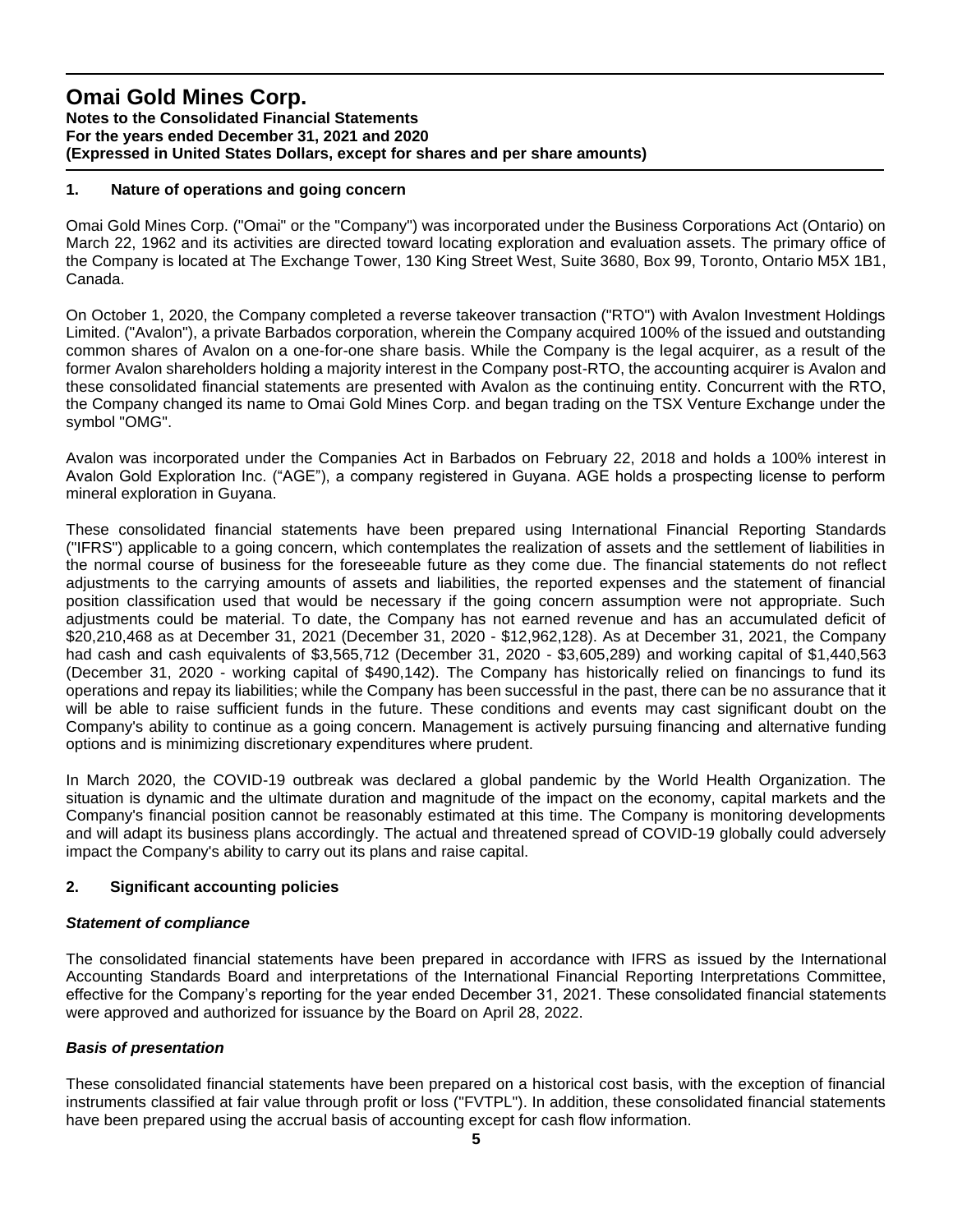In the preparation of these consolidated financial statements, management is required to make estimates and assumptions that affect the reported amounts of assets and liabilities, the disclosure of contingent assets and liabilities at the date of the consolidated financial statements and the reported amount of expenses during the period. Actual results could differ from these estimates. Of particular significance are the estimates and assumptions used in the recognition and measurement of items included in note 3.

### *Functional currency translation*

Omai Gold Mines Corp. (the parent company) changed its functional currency from United States dollars to Canadian dollars as at June 28, 2021. The change in functional currency from United States dollars to Canadian dollars is accounted for prospectively from June 28, 2021. The Company's primary source of funding is in Canadian dollars thus making the Canadian dollar the dominant currency in which the entity operates.

The presentation currency for the consolidated financial statements is United States dollars. The functional currency for its subsidiaries, Avalon and AGE, remain unchanged as United States dollars.

Transactions in foreign currencies are initially recorded in the functional currency at the rate in effect at the date of the transaction. Monetary assets and liabilities denominated in foreign currencies are translated at the spot rate of exchange in effect at the reporting date. Non-monetary items that are measured in terms of historical cost in a foreign currency are translated using the exchange rate as at the date of the initial transaction. Non-monetary items measured at fair value in a foreign currency are translated using the exchange rate at the date when the fair value was determined. Resulting differences are recorded in the foreign exchange gain or loss in the consolidated statements of comprehensive loss under foreign exchange gain (loss).

On consolidation, the results and financial position of Omai's consolidated entities that have a functional currency different from the presentation currency are translated into the presentation currency as follows: assets and liabilities are translated at the rate of exchange prevailing at the reporting date, revenue and expenses are translated at the average rate for the reporting period and share capital is translated at the rate of exchange prevailing at the date of the transaction. The exchange differences arising on translation are recognised in other comprehensive income (loss). The Company treats specific intercompany balances, which are not intended to be repaid in the foreseeable future, as part of its net investment, whereby the exchange difference on translation is recorded in other comprehensive income (loss).

### *Basis of consolidation*

Subsidiaries are consolidated from the date of acquisition, being the date on which the Company obtains control, and continues to be consolidated until the date that such control ceases. Control is achieved when an investor has power over an investee to direct its activities, exposure to variable returns from an investee, and the ability to use the power to affect the investor's returns.

The results of subsidiaries acquired or disposed of during the periods presented are included in the consolidated statements of comprehensive loss from the effective date of control and up to the effective date of disposal or loss of control, as appropriate. All intercompany transactions, balances, income and expenses are eliminated upon consolidation.

### *Cash and cash equivalents*

Cash and cash equivalents are comprised of cash and short-term investments that are readily convertible into cash and have a remaining maturity of 90 days or less at the time of acquisition. As at December 31, 2021 and 2020, the Company had no short-term investments.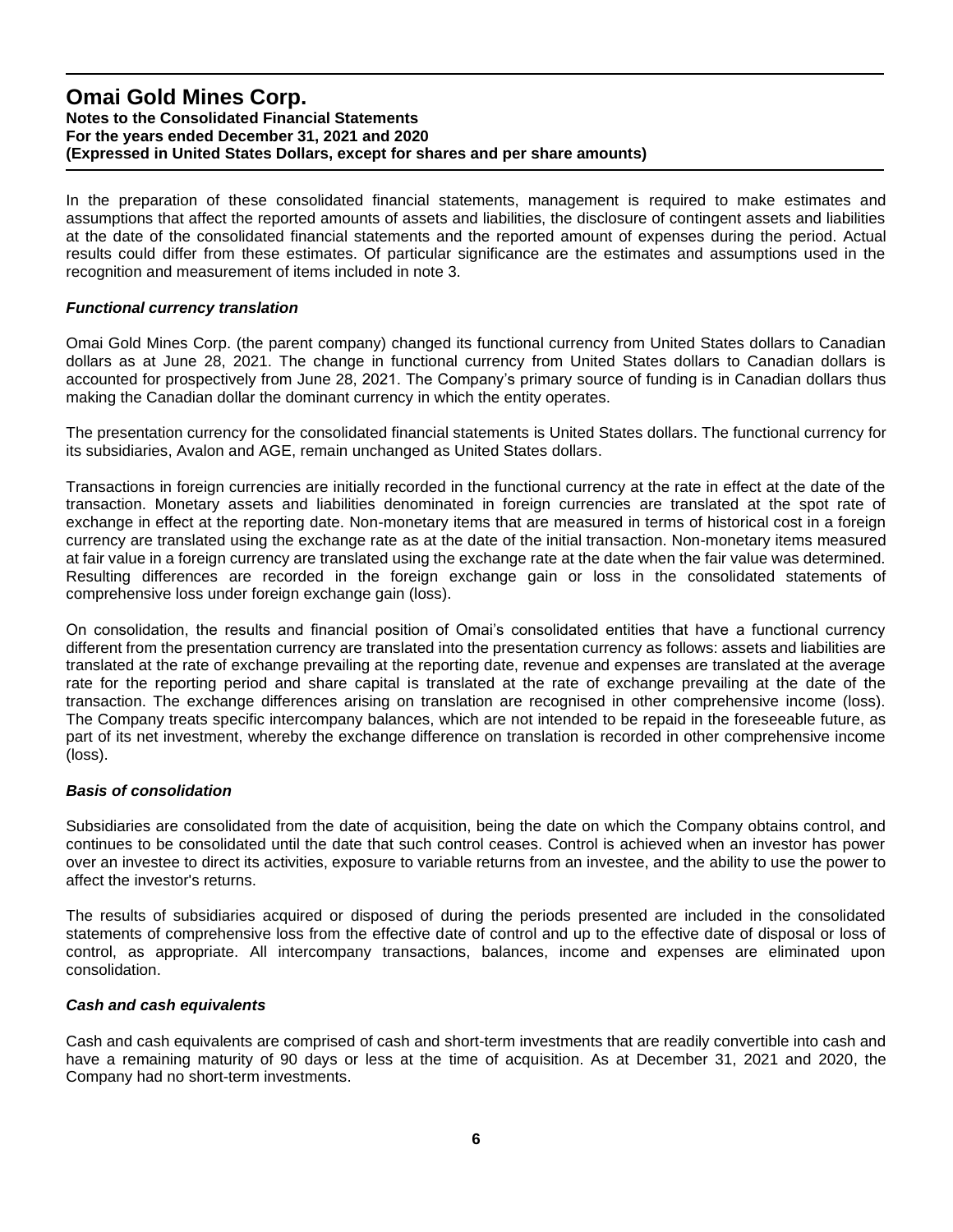## *Equipment*

Equipment is carried at cost, less accumulated depreciation and accumulated impairment losses. The cost of an item of equipment consists of the purchase price, any costs directly attributable to bringing the asset to the location and condition necessary for its intended use, borrowing costs directly associated with the item and an initial estimate of the costs of dismantling and removing the item and restoring the site on which it is located.

Depreciation is recognized based on the cost of an item of equipment, less its estimated residual value, over its estimated useful life at the following rate:

| Vehicle                     | 30% Declining balance |
|-----------------------------|-----------------------|
| Exploration field equipment | 30% Declining balance |

An asset's residual value, useful life and depreciation method are reviewed and adjusted if appropriate on an annual basis.

#### *Mineral exploration and evaluation expenditures*

The direct costs of acquiring mining properties and licensing rights are capitalized upon acquisition. Exploration and evaluation expenditures are expensed as incurred. Amounts received for the sale of exploration and evaluation assets, for option payments and for exploration advances are netted against the carrying amount of the associated mining property or licensing right and any excess is reflected on the statement of profit and loss. Once a project has been established as commercially viable and technically feasible, related development expenditures are capitalized.

#### *Income taxes*

Income tax on the profit or loss for the periods presented comprises current and deferred tax. Income tax is recognized in profit or loss except to the extent that it relates to items recognized directly in equity, in which case it is recognized in equity.

Current tax expense is the expected tax payable on the taxable income for the period, using tax rates enacted or substantively enacted at period end, adjusted for amendments to tax payable with regards to previous periods.

Deferred tax is recognized in respect of taxable temporary differences between the carrying amounts of assets and liabilities for financial reporting purposes and the amounts used for taxation purposes. Deferred tax is not recognized for the following temporary differences: the initial recognition of assets or liabilities in a transaction that is not a business combination and that affects neither accounting nor taxable profit or loss, and differences relating to investments in subsidiaries and joint ventures to the extent that it is probable that they will not reverse in the foreseeable future. In addition, deferred tax is not recognized for taxable temporary differences arising on the initial recognition of goodwill. Deferred tax is measured at the tax rates that are expected to be applied to taxable temporary differences when they reverse, based on the laws that have been enacted or substantively enacted by the reporting date. Deferred tax assets and liabilities are offset if there is a legally enforceable right to offset current tax liabilities and assets, and they relate to income taxes levied by the same tax authority on the same taxable entity, but they intend to settle current tax liabilities and assets on a net basis or their tax assets and liabilities will be realized simultaneously.

A deferred tax asset is recognized for unused tax losses, tax credits and deductible temporary differences, to the extent that it is probable that future taxable profits will be available against which they can be utilized. Deferred tax assets are reviewed at each reporting date and are reduced to the extent that it is no longer probable that the related tax benefit will be realized.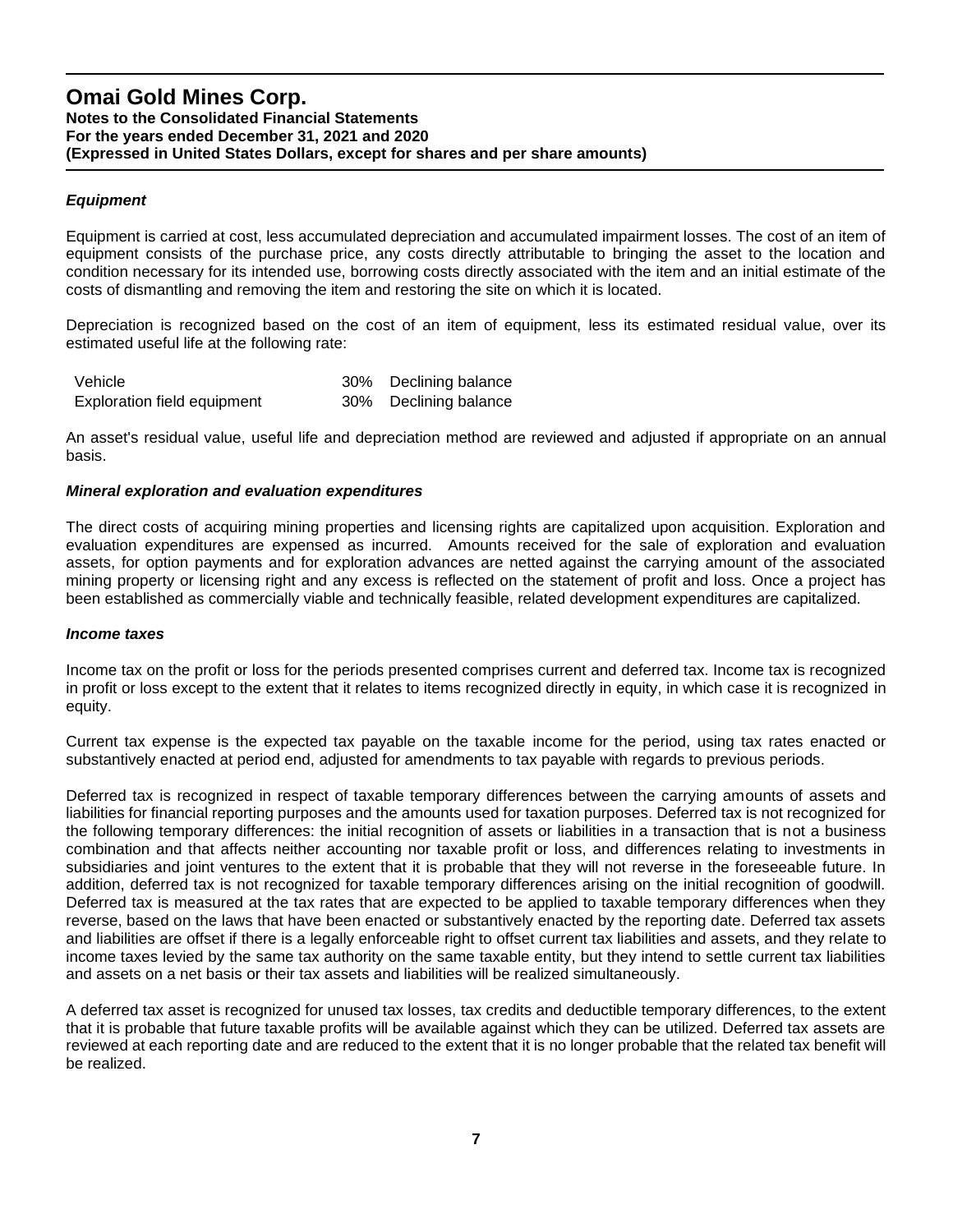#### *Share-based payment transactions*

The fair value of stock options granted to employees and non-employees is recognized as an expense over the vesting period with a corresponding increase in shareholders' equity. An individual is classified as an employee when the individual is an employee for legal or tax purposes (direct employee) or provides services similar to those performed by a direct employee, including directors of the Company.

The fair value is measured at the grant date and recognized over the period during which the options vest. The fair value of the options granted is measured using the Black-Scholes option-pricing model, taking into account the terms and conditions upon which the options were granted. At each financial position reporting date, the amount recognized as an expense is adjusted to reflect the actual number of share options that are expected to vest.

#### *Decommissioning liability*

A legal or constructive obligation to incur restoration, rehabilitation and environmental costs may arise when environmental disturbance is caused by the Company's exploration and evaluation activities. Discount rates using a pre-tax rate that reflects the risk and the time value of money are used to calculate the net present value. These costs are charged against profit or loss as exploration and evaluation expenditures and the related liability is adjusted for each period for the unwinding of the discount rate and for changes to the current market-based discount rate, amount or timing of the underlying cash flows needed to settle the obligation.

The Company has no obligation for restoration, rehabilitation and environment costs as at December 31, 2021 and 2020.

#### *Provision*

Provisions are recognized when the Company has a present obligation (legal or constructive) that has arisen as a result of a past event and it is probable that a future outflow of resources will be required to settle the obligation, provided that a reliable estimate can be made of the amount of the obligation.

Provisions are measured at the present value of the expenditures expected to be required to settle the obligation using pre-tax rate that reflects current market assessments of the time value of money and the risk specific to the obligation.

#### *Loss per share*

Loss per common share have been determined by dividing net loss attributable to common shareholders by the weighted average number of common shares outstanding during the year, excluding shares securing employee share purchase loans and shares in escrow, if any. The Company follows the "treasury stock" method in the calculation of diluted earnings per share. Under this method, the calculation of diluted earnings per share assumes that outstanding options and warrants that are dilutive to earnings per share are exercised and the proceeds are used to repurchase shares of the Company at the average market price of the shares for the period. The treasury stock method is not used to calculate diluted loss per share because the result would be anti-dilutive.

#### *Related party transactions*

Parties are considered to be related if one party has the ability, directly or indirectly, to control the other party or exercise significant influence over the other party in making financial and operating decisions. Parties are also considered to be related if they are subject to common control or common significant influence. Related parties may be individuals or corporate entities. A transaction is considered to be a related party transaction when there is a transfer of resources or obligations between related parties.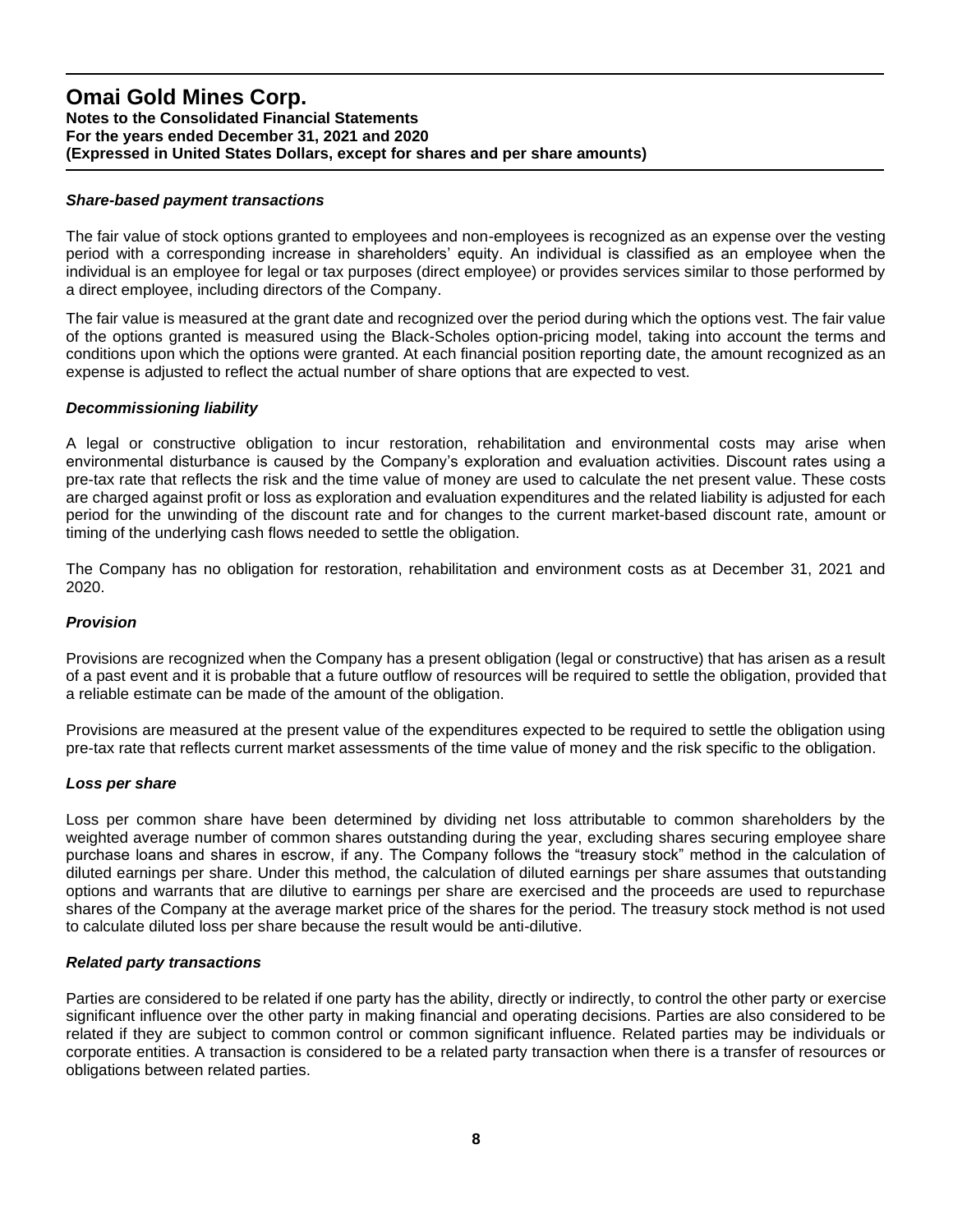### *Financial instruments*

#### **Recognition**

The Company recognizes a financial asset or financial liability on the statement of financial position when it becomes party to the contractual provisions of the financial instrument. Financial assets are initially measured at fair value, and

are derecognized either when the Company has transferred substantially all the risks and rewards of ownership of the financial asset, or when cash flows expire. Financial liabilities are initially measured at fair value and are derecognized when the obligation specified in the contract is discharged, cancelled or expired.

#### Classification and measurement

The Company determines the classification of its financial instruments at initial recognition. Financial assets and financial liabilities are classified according to the following measurement categories:

- i) those to be measured subsequently at fair value, either through profit or loss ("FVTPL") or through other comprehensive income ("FVTOCI"); and
- ii) those to be measured subsequently at amortized cost.

The classification and measurement of financial assets after initial recognition at fair value depends on the business model for managing the financial asset and the contractual terms of the cash flows. Financial assets that are held within a business model whose objective is to collect the contractual cash flows, and that have contractual cash flows that are solely payments of principal and interest on the principal outstanding, are generally measured at amortized cost at each subsequent reporting period. All other financial assets are measured at their fair values at each subsequent reporting period, with any changes recorded through profit or loss or through other comprehensive income (which designation is made as an irrevocable election at the time of recognition).

After initial recognition at fair value, financial liabilities are classified and measured at either:

- i) amortized cost;
- ii) FVTPL, if the Company has made an irrevocable election at the time of recognition, or when required (for items such as instruments held for trading or derivatives); or,
- iii) FVTOCI, when the change in fair value is attributable to changes in the Company's credit risk.

The Company reclassifies financial assets when and only when its business model for managing those assets changes. Financial liabilities are not reclassified.

Transaction costs that are directly attributable to the acquisition or issuance of a financial asset or financial liability classified as subsequently measured at amortized cost are included in the fair value of the instrument on initial recognition. Transaction costs for financial assets and financial liabilities classified at fair value through profit or loss are expensed in profit or loss.

The Company's financial asset consists of cash and cash equivalents, which is recorded at FVTPL, and accounts receivable, which is classified and subsequently measured at amortized cost.

The Company's financial liabilities trade and other payables, other liabilities, loan from related party, promissory notes payable, license payable and long-term liability, which are classified and measured at amortized cost using the effective interest method. Interest expense is reported in net loss.

#### Impairment

The Company assesses all information available, including on a forward-looking basis the expected credit losses associated with any financial assets carried at amortized cost. The impairment methodology applied depends on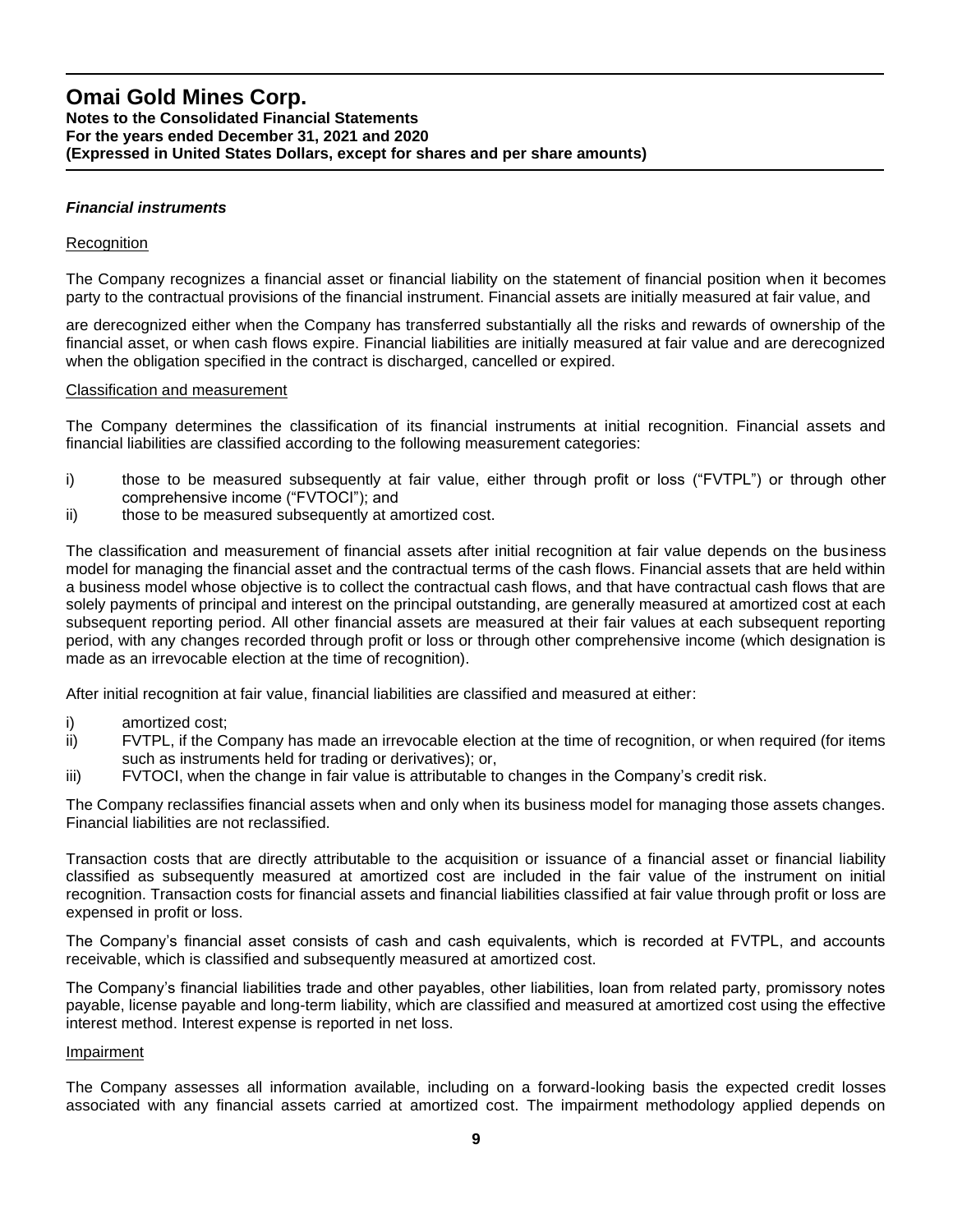## **Notes to the Consolidated Financial Statements For the years ended December 31, 2021 and 2020 (Expressed in United States Dollars, except for shares and per share amounts)**

whether there has been a significant increase in credit risk. To assess whether there is a significant increase in credit risk, the Company compares the risk of a default occurring on the asset as at the reporting date with the risk of default as at the date of initial recognition based on all information available, and reasonable and supportive forward-looking information.

## Financial instruments recorded at fair value

The Company categorizes its financial assets and liabilities measured at fair value into one of three different levels depending on the observability of the inputs used in the measurement.

- Level 1: This level includes assets and liabilities measured at fair value based on unadjusted quoted prices for identical assets and liabilities in active markets that are accessible at the measurement date.
- Level 2: This level includes valuations determined using directly or indirectly observable inputs other than quoted prices included within Level 1. Derivative instruments in this category are valued using models or other standard valuation techniques derived from observable market inputs.
- Level 3: This level includes valuations based on inputs which are less observable, unavailable or where the observable data does not support a significant portion of the instruments' fair value.

The following table shows the levels within the hierarchy of financial assets measured at fair value at December 31, 2021:

|                           | ∟evel 1   | Level 2 | Level 3                  | Total     |
|---------------------------|-----------|---------|--------------------------|-----------|
|                           |           |         |                          |           |
| Cash and cash equivalents | 3,565,712 |         | $\overline{\phantom{a}}$ | 3,565,712 |

The following table shows the levels within the hierarchy of financial assets measured at fair value at December 31, 2020:

|                           | ∟evel ′   | evel 2- | Level 3 |    | $\tau$ otal |
|---------------------------|-----------|---------|---------|----|-------------|
|                           |           |         |         |    |             |
| Cash and cash equivalents | 3,605,289 |         |         | κD | 3,605,289   |

## *New and amended accounting policies*

The Company has adopted the following new and revised IFRS standards and amendments, effective January 1, 2021. These changes were made in accordance with the applicable transitional provisions, but their adoption had no impact on the consolidated financial statements of the Company.

### IAS 1 – Presentation of Financial Statements ("IAS 1") and IAS 8 – Accounting Policies, Changes in Estimates and Errors ("IAS 8")

Effective January 1, 2020, the Company has adopted the amendments in Definition of Material (amendments to IAS 1 and IAS 8). The amendments to IAS 1 and IAS 8 clarify the definition of 'material' and aligns the definition used within the IFRS Standards. The application of the amendments did not have an impact on the Company.

## IFRS 3 – Business Combinations ("IFRS 3")

Effective January 1, 2020, the Company has adopted the amendments to IFRS 3 which narrow and clarify the definition of a business and provide for an optional simplified initial assessment of whether an acquired group of assets is a single identifiable group of assets, rather than a business. The application of the amendment has been made on a prospective basis and has not had an impact on the Company.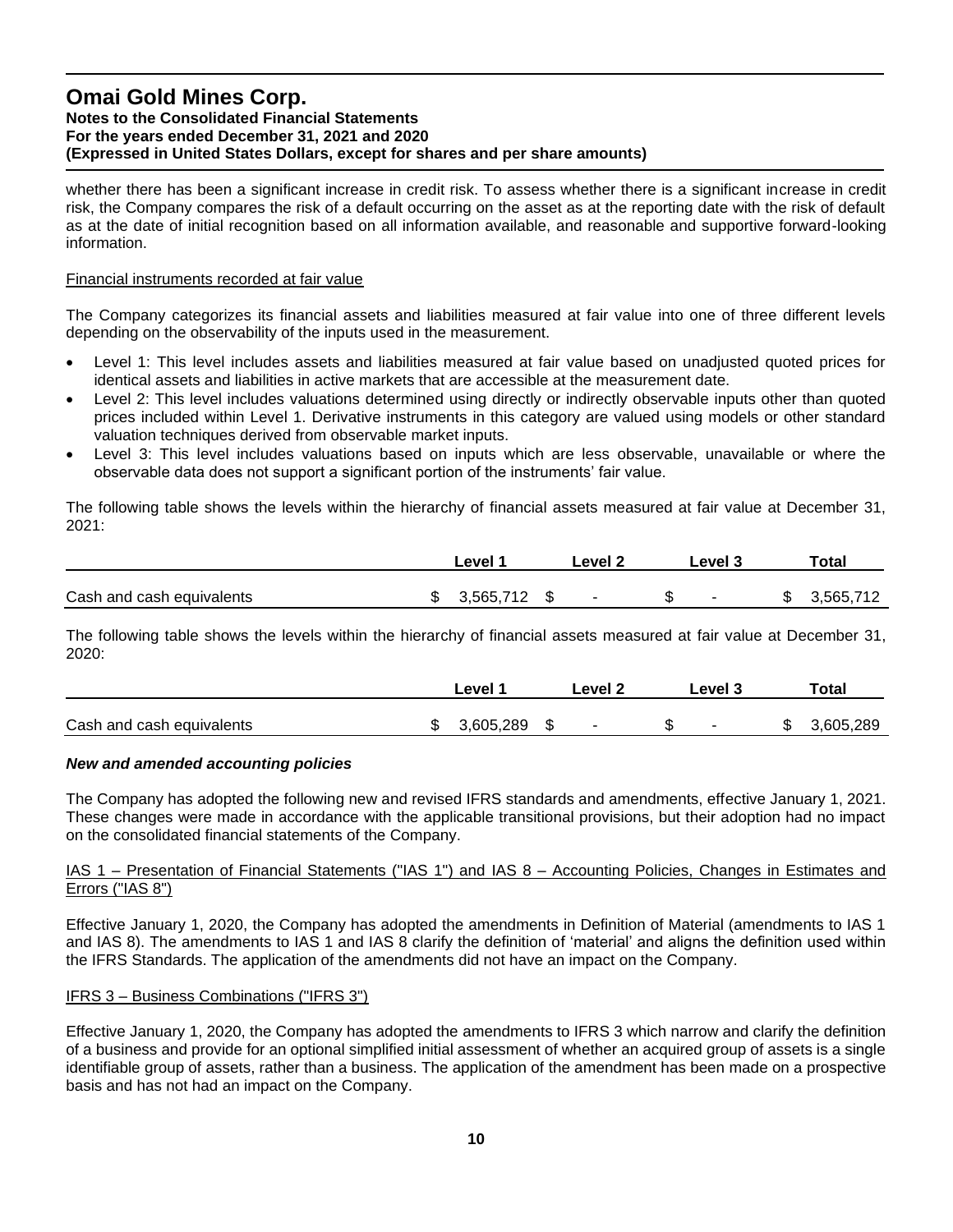### *New accounting standards issued but not effective*

## IAS 16 - Property, Plant and Equipment ("IAS 16")

The IASB issued an amendment to IAS 16 to prohibit the deduction from property, plant and equipment of amounts received from selling items produced while preparing an asset for its intended use. Instead, sales proceeds and its related costs must be recognized in profit or loss. The amendment will require companies to distinguish between costs associated with producing and selling items before the item of property, plant and equipment is available for use and costs associated with making the item of property, plant and equipment available for its intended use. The amendment is effective for annual periods beginning on or after January 1, 2022, with earlier application permitted. The extent of the impact of adoption of this standard has not yet been determined.

### IFRS 3 – Business Combinations ("IFRS 3")

The IASB has issued an amendment to IFRS 3 adding an exception to its requirement for an entity to refer to the Conceptual Framework to determine what constitutes an asset or a liability. This exception specifies that for some assets and liabilities, an entity applying IFRS 3 should instead refer to IAS 37 Provisions, Contingent Liabilities and Contingent Assets. The amendment is effective for annual periods beginning on or after January 1, 2022, with early adoption permitted. The extent of the impact of adoption of this standard has not yet been determined.

### IFRS 9 – Financial Instruments ("IFRS 9")

The IASB has issued an amendment to IFRS 9 clarifying which fees to include in the test in assessing whether to derecognize a financial liability. Only those fees paid or received between the borrower and the lender, including fees paid or received by either the entity or the lender on the other's behalf are included. The amendment is effective for annual periods beginning on or after January 1, 2022 with early adoption permitted. The extent of the impact of adoption of this standard has not yet been determined.

### IAS 1 – Presentation of Financial Statements ("IAS 1")

The IASB has issued an amendment to IAS 1 providing a more general approach to the classification of liabilities. The amendment clarifies that the classification of liabilities as current or non-current depends on the rights existing at the end of the reporting period as opposed to the expectations of exercising the right for settlement of the liability. The amendments further clarify that settlement refers to the transfer of cash, equity instruments, other assets, or services to the counterparty. The amendments are effective for annual periods beginning on or after January 1, 2023 and are to be applied retrospectively, with early adoption permitted. The extent of the impact of adoption of this standard has not yet been determined.

### **3. Significant accounting judgments and estimates**

The preparation of these consolidated financial statements requires management to make certain estimates, judgments and assumptions that affect the reported amounts of assets and liabilities at the date of the financial statements and reported amounts of expenses during the reporting period. Actual outcomes could differ from these estimates. These consolidated financial statements include estimates which, by their nature, are uncertain. The impacts of such estimates are pervasive throughout the consolidated financial statements, and may require accounting adjustments based on future occurrences. Revisions to accounting estimates are recognized in the period in which the estimate is revised and future periods if the revision affects both current and future periods. These estimates are based on historical experience, current and future economic conditions and other factors, including expectations of future events that are believed to be reasonable under the circumstances.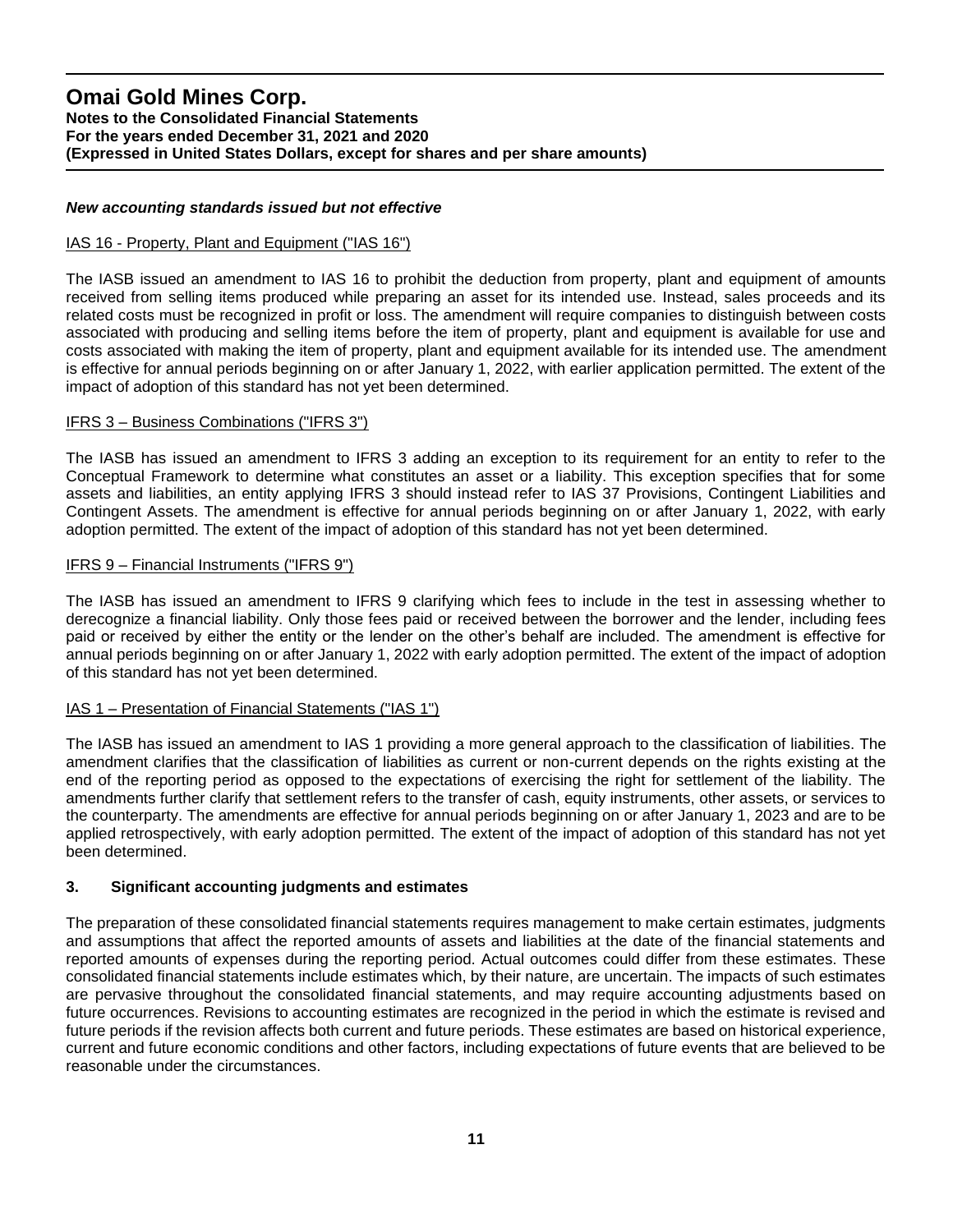Critical accounting estimates:

Significant assumptions about the future and other sources of estimation uncertainty that management has made at the financial position reporting date, that could result in a material adjustment to the carrying amounts of assets and liabilities, relate to, but are not limited to, the following:

- The Company recognizes the cost of share-based awards granted to employees, non-employees and directors based on the estimated grant-date fair value of the awards. The Company determines the fair value of stock options and warrants using the Black-Scholes option pricing model, which is impacted by the following assumptions:
	- Fair Value of Common Stock on the Date of the Grant Prior to the RTO, the Company used the price of the most recent private placements to assess the value of its shares on the date of the grant.
	- Expected Volatility As the Company's shares do not have a sufficiently long trading history, the volatility is based on a benchmark of comparable companies within the mining industry.

Changes in these assumptions used to determine the fair value of the stock options could have a material impact on the Company's loss and comprehensive loss.

The Company determines the fair value of common shares issued for services based on the most recent private placements.

• The determination of the interest rate used in the calculation of the long-term liability and license payable's discounted value requires judgment. The interest rate is management's best estimate of the cost of borrowing based on comparable entities and historical data.

Critical accounting judgments:

- management assessment of going concern and uncertainties of the Company's ability to raise additional capital and/or obtain financing to advance the Guyana properties; and
- management determination of no material restoration, rehabilitation and environmental exposure, based on the facts and circumstances that existed during the period; and
- management determination on whether the RTO is an asset acquisition or business combination
- management determination of whether or not a change of a functional currency is required for each legal entity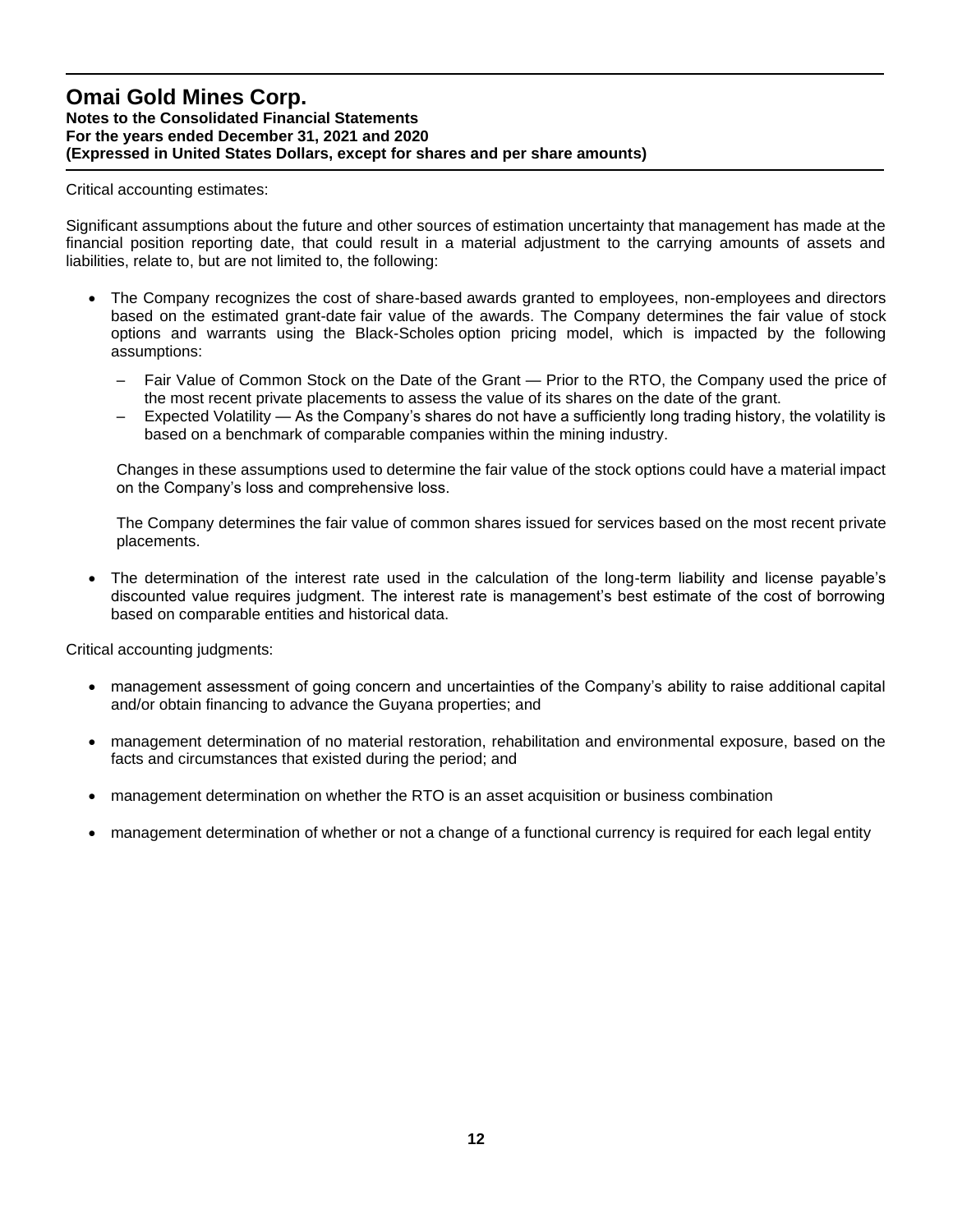## **4. Reverse take-over**

On October 1, 2020, the Company acquired all the issued and outstanding shares of Avalon (see note 1). The acquisition constitutes an asset acquisition as the Company did not meet the definition of a business, as defined in IFRS 3 - Business Combinations. As a result, the RTO is accounted for as a capital transaction with a listing expense recorded as the excess of the fair value of the equity consideration over the net assets acquired.

### **Fair value of net assets acquired**

| Cash and cash equivalents                                   | \$<br>41,028               |
|-------------------------------------------------------------|----------------------------|
| Accounts receivable and prepayments                         | 10,937                     |
| Trade and other payables                                    | (663, 485)                 |
| Mineral properties                                          | 527,098                    |
| Loans payable (note 8)                                      | (65, 342)                  |
| Listing expense                                             | 1,506,185                  |
| <b>Total</b>                                                | \$<br>1,356,421            |
| <b>Consideration given</b>                                  |                            |
|                                                             |                            |
| 7,838,902 common shares<br>Cash advanced to Anconia pre-RTO | \$<br>1,175,835<br>180,586 |
|                                                             | 1,356,421<br>\$            |
|                                                             |                            |
| 5.<br><b>Equipment</b>                                      |                            |
| Cost                                                        | <b>Equipment</b>           |
| Balance, December 31, 2019                                  | \$                         |
| Additions                                                   | 20,000                     |
| Balance, December 31, 2020                                  | 20,000                     |
| Additions                                                   | 129,379                    |
| Balance, December 31, 2021                                  | \$<br>149,379              |
| <b>Accumulated Depreciation</b>                             | <b>Depreciation</b>        |
| Balance, December 31, 2019                                  | \$                         |
| Depreciation for the year                                   | 1,500                      |
| Balance, December 31, 2020                                  | 1,500                      |
| Depreciation for the year                                   | 36,810                     |
| Balance, December 31, 2021                                  | \$<br>38,310               |
| <b>Carrying Value</b>                                       | <b>Carrying Value</b>      |
| Balance, December 31, 2019                                  | \$                         |
| Balance, December 31, 2020                                  | 18,500                     |

Balance, December 31, 2021 **6: 111,069 \$ 111,069**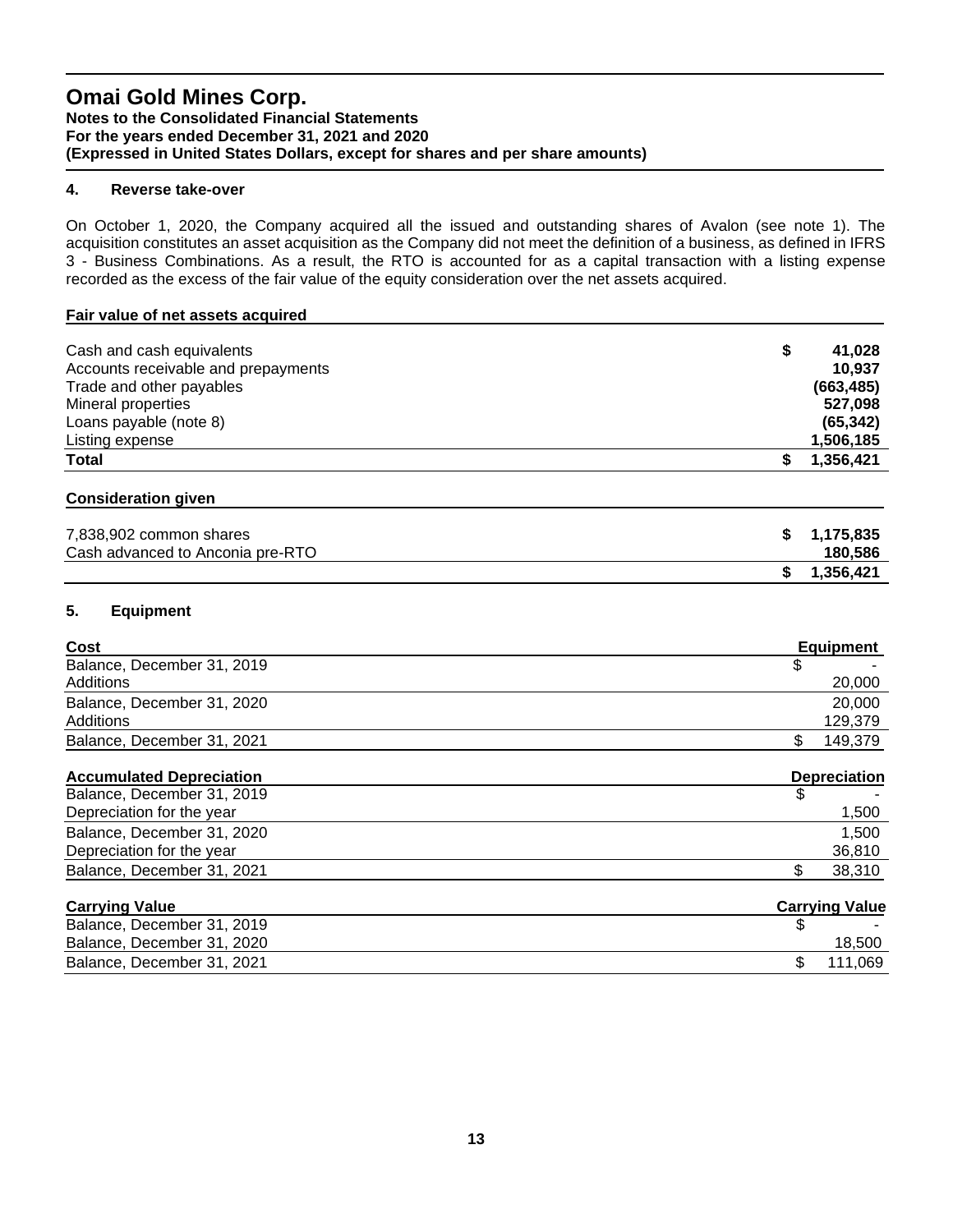**Notes to the Consolidated Financial Statements For the years ended December 31, 2021 and 2020 (Expressed in United States Dollars, except for shares and per share amounts)**

### **6. Accounts receivable and prepayments**

|                                                            |   | December 31,<br>2021 |    |                   |  |  |
|------------------------------------------------------------|---|----------------------|----|-------------------|--|--|
| Sales tax recoverable and other receivables<br>Prepayments | S | 47.573<br>182.503    |    | 22,251<br>196,208 |  |  |
|                                                            |   | 230,076              | \$ | 218,459           |  |  |

There was no provision provided for expected losses as at December 31, 2021 and December 31, 2020.

### **7. Loan payable**

As a part of the RTO, the Company assumed a loan payable in the amount of \$31,404 (C\$41,890), which included C\$25,000 of principal amount and C\$16,890 of accrued interest. The loan bears an annual interest rate of 15%. As at December 31, 2021, the balance of the loan is nil (December 31, 2020 \$33,644), with nil accrued interest (December 31, 2020 - \$14,008).

## **8. Long term liability**

The long-term liability is a principal amount of \$2,000,000 owing in respect of a services supply agreement entered into in 2018. The liability is non-interest bearing but accretes interest at an effective interest rate of 12%. The principal amount was payable on December 31, 2021.

During the year ended December 31, 2021, the Company made a repayment of \$255,000 (December 31, 2020 \$500,000) of the principal amount which resulted in a settlement loss of nil (December 31, 2020 - \$82,060). As at December 31, 2021, the principal amount outstanding is \$295,000 (December 31, 2020 - \$550,000). The remaining balance was repaid on January 5, 2022.

Accretion expense for the year ended December 31, 2021 was \$57,990 (December 31, 2020 - \$83,006).

|                            | <b>Amount</b> |
|----------------------------|---------------|
|                            |               |
| Balance, December 31, 2019 | 826,944       |
| Payment                    | (500,000)     |
| Accretion expense          | 83,006        |
| Settlement loss            | 82,060        |
| Balance, December 31, 2020 | 492,010       |
| Payment                    | (255,000)     |
| Accretion expense          | 57,990        |
| Balance, December 31, 2021 | \$<br>295,000 |

### **9. Share capital**

### (a) Authorized share capital

The authorized share capital consisted of an unlimited number of common shares. The common shares do not have a par value. All issued shares are fully paid.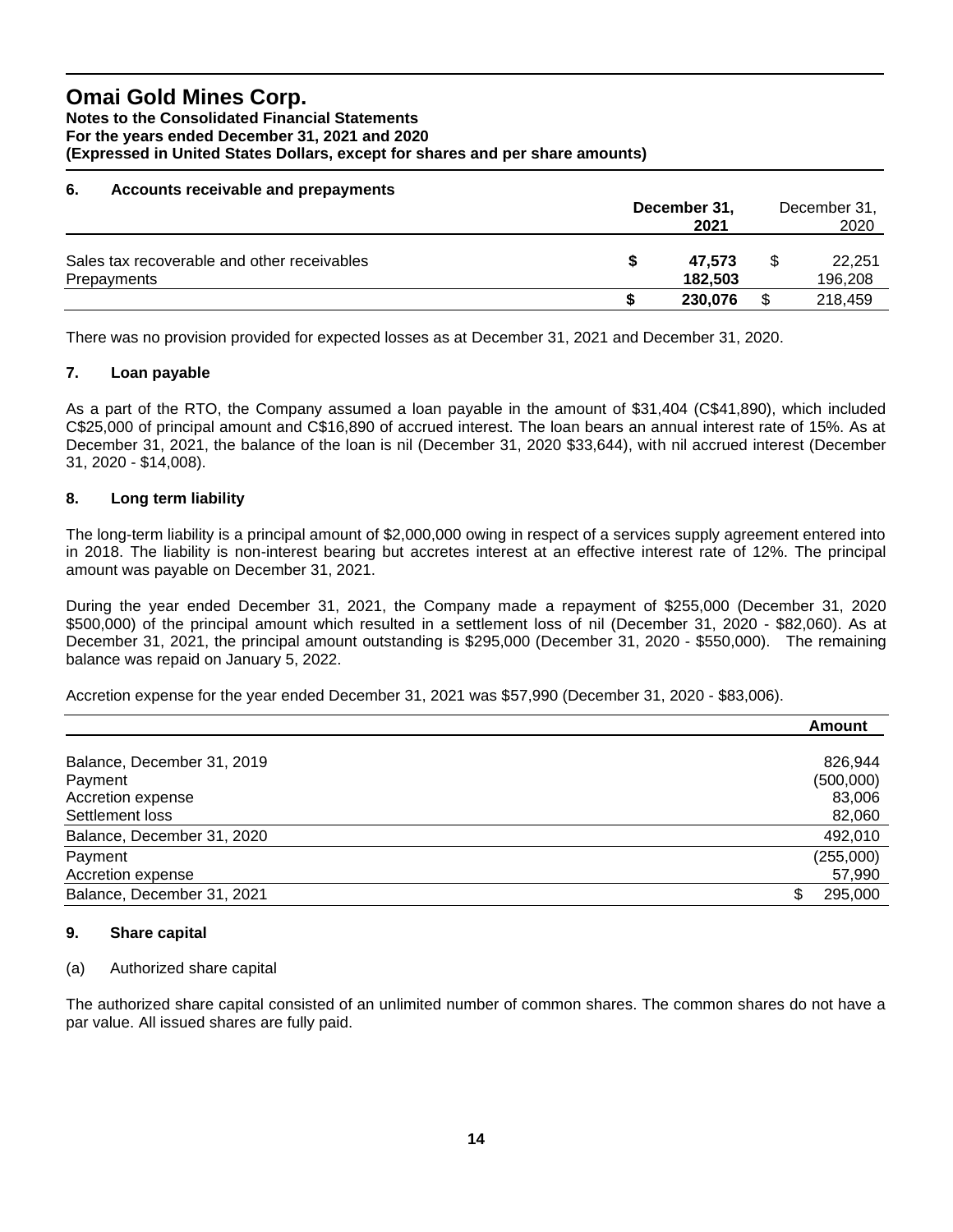## **Notes to the Consolidated Financial Statements For the years ended December 31, 2021 and 2020 (Expressed in United States Dollars, except for shares and per share amounts)**

### (b) Common shares issued

|                                                           | Number of<br>common |               |
|-----------------------------------------------------------|---------------------|---------------|
|                                                           | shares              | Amount        |
| Balance, December 31, 2019                                | 77,498,570 \$       | 2,744,460     |
| Shares issued for cash $(iii)(iv)(v)$                     | 104,950,229         | 11,995,023    |
| Share issuance costs (iv)                                 |                     | (481,348)     |
| Warrant valuation (iv)                                    |                     | (665, 600)    |
| Shares issued for debt settlement (iv)                    | 1,421,000           | 142,100       |
| Shares issued pursuant to exclusivity agreement (note 19) | 6,000,000           | 600,000       |
| Shares issued on RTO closing (note 4)                     | 7,838,902           | 1,175,835     |
| Balance, December 31, 2020                                | 197,708,701 \$      | 15,510,470    |
| Units issued for cash $(iv)(v)$                           | 73,798,729          | 7,918,220     |
| Share issuance costs $(iv)(v)$                            |                     | (408,459)     |
| Warrant valuation $(iv)(v)$                               |                     | (2, 297, 624) |
| Broker warrant valuation $(iv)(v)$                        |                     | (208, 316)    |
| Stock options exercised                                   | 204.169             | 35,417        |
| Balance, December 31, 2021                                | 271,711,599         | \$20,549,708  |

- (i) On January 10, 2020, the Company entered into an investment agreement (the "Sandstorm Investment Agreement") with Sandstorm Gold Ltd. ("Sandstorm"), whereby Sandstorm agreed to subscribe for 20,000,000 common shares of the Company at a price of \$0.10 per common share and the Company would grant Sandstorm a 1% net smelter returns royalty (the "Royalty") with respect to the sale of all economic marketable material on the Omai Gold Project. As a result, the Company issued 20,000,000 common shares for gross proceeds of \$2,000,000. As of January 10, 2020, there is no estimated timeline as to when the Royalty will be paid, or if the Company is to pay any royalty distributions at all. Due to these uncertainties, management considered the Royalty to have nominal value.
- (ii) During January to July 2020, the Company completed non-brokered private placements and issued an aggregate of 54,950,229 units at \$0.10 per unit for aggregate gross proceeds of \$5,495,023. Each unit was comprised of one common share and one-half common share purchase warrant. Each common share purchase warrant entitles the holder to purchase one common share at an exercise price of \$0.35 and expires two years from the date of closing. As part of the financing, the Company paid certain eligible finders a cash payment of \$434,848, issued 1,984,466 broker warrants exercisable for common shares at an exercise price of \$0.10 and expiring two years from the date of closing.

The Company also issued an aggregate of 1,421,000 units to settle \$142,100 of liabilities owed by the Company.

The 28,135,614 warrants and 1,984,466 broker warrants issued were assigned values of \$665,600 and \$47,000, respectively, as estimated by using the Black-Scholes valuation model with the following assumptions: exercise price of \$0.35, share price of \$0.10, expected dividend yield of 0%, expected volatility of 100%, risk-free rate of return ranging from 0.29% to 1.65%, and an expected life of 2 years.

- (iii) On July 23, 2020, the Company issued 30,000,000 shares at \$0.15 per share for gross proceeds of \$4,500,000.
- (iv) On June 28, 2021, the Company completed a non-brokered private placement and issued 29,411,757 units at C\$0.17 per unit for aggregate gross proceeds of \$4,098,051 (C\$4,999,999). Each unit was comprised of one common share and one-half common share purchase warrant. Each common share purchase warrant entitles the holder to purchase one common share at an exercise price of C\$0.23 and expires three years from the date of closing. As a part of the financing, the Company incurred cash share issue costs totaling C\$230,783 and issued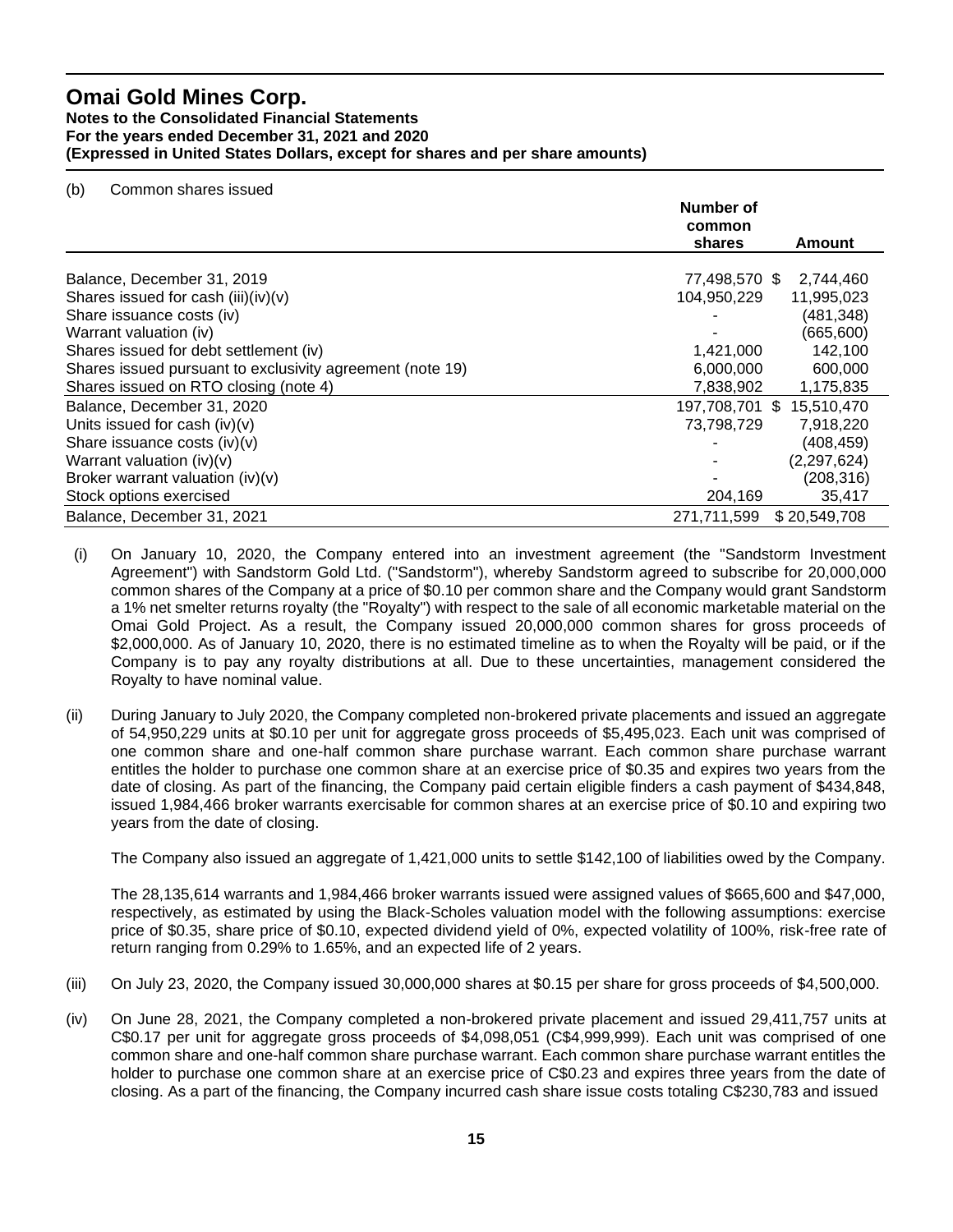1,182,752 broker warrants exercisable for common shares at an exercise price of C\$0.17 and expiring three years from the date of closing.

The 14,705,879 warrants and 1,182,752 broker warrants issued were assigned values of C\$1,951,854 and C\$163,030, respectively, as estimated by using the Black-Scholes valuation model with the following assumptions: share price of C\$0.17, expected dividend yield of 0%, expected volatility of 151%, risk-free rate of return of 0.63%, and an expected life of 3 years.

(v) On December 17, 2021, the Company completed a non-brokered private placement and issued 44,386,972 units at C\$0.11 per unit for aggregate gross proceeds of \$3,820,169 (C\$4,882,567). Each unit was comprised of one common share and one-half common share purchase warrant. Each common share purchase warrant entitles the holder to purchase one common share at an exercise price of C\$0.20 and expires two years from the date of closing. As a part of the financing, the Company incurred cash share issue costs totaling C\$164,203 and issued 1,708,842 broker warrants exercisable for common shares at an exercise price of C\$0.11 which expire in two years from the date of closing.

The 22,193,486 warrants and 1,708,842 broker warrants issued were assigned values of C\$923,787 and C\$98,128, respectively, as estimated by using the Black-Scholes valuation model with the following assumptions: share price of C\$0.11, expected dividend yield of 0%, expected volatility of 100%, risk-free rate of return of 0.32%, and an expected life of 2 years.

### **10. Stock options**

|                                | Number of<br>stock options |    | Weighted<br>average<br>exercise<br>price (\$CAD) |
|--------------------------------|----------------------------|----|--------------------------------------------------|
| Balance, December 31, 2019     | 1,050,008                  | \$ | 0.13                                             |
| Granted (i)(ii)(iii)(iv)       | 13,666,668                 |    | 0.19                                             |
| Balance, December 31, 2020     | 14,716,676                 |    | 0.19                                             |
| Granted (v)(vi)(vii)(viii)(ix) | 6,120,000                  |    | 0.14                                             |
| Exercised                      | (204, 169)                 |    | 0.13                                             |
| Forfeited                      | (3,876,675)                |    | 0.17                                             |
| Balance, December 31, 2021     | 16,755,832                 | S  | 0.14                                             |

(i) On March 12, 2020, the Company issued 5,500,000 stock options to certain consultants of the Company with an exercise price of C\$0.13 and expiring five years from the date of issuance. The stock options vested immediately. The options granted were assigned values of \$407,000 as estimated by using the Black-Scholes valuation model with the following assumptions: exercise price of C\$0.13, share price of C\$0.13, expected dividend yield of 0%, expected volatility of 100%, risk-free rate of return of 0.52%, and an expected life of 5 years.

(ii) On April 29, 2020, the Company issued 204,169 stock options to a consultant of the Company with an exercise price of C\$0.13 and expiring five years from the date of issuance. The stock options vested immediately. The options granted were assigned values of \$15,000 as estimated by using the Black-Scholes valuation model with the following assumptions: exercise price of C\$0.13, share price of C\$0.13, expected dividend yield of 0%, expected volatility of 100%, risk-free rate of return of 0.41%, and an expected life of 5 years. The options were exercised on June 30, 2021.

(iii) On June 1, 2020, the Company issued 1,987,499 stock options to certain consultants of the Company with an exercise price of C\$0.13 and expiring five years from the date of issuance. The stock options vested immediately. The options granted were assigned values of \$147,000 as estimated by using the Black-Scholes valuation model with the following assumptions: exercise price of C\$0.13, share price of C\$0.13, expected dividend yield of 0%, expected volatility of 100%, risk-free rate of return of 0.39%, and an expected life of 5 years.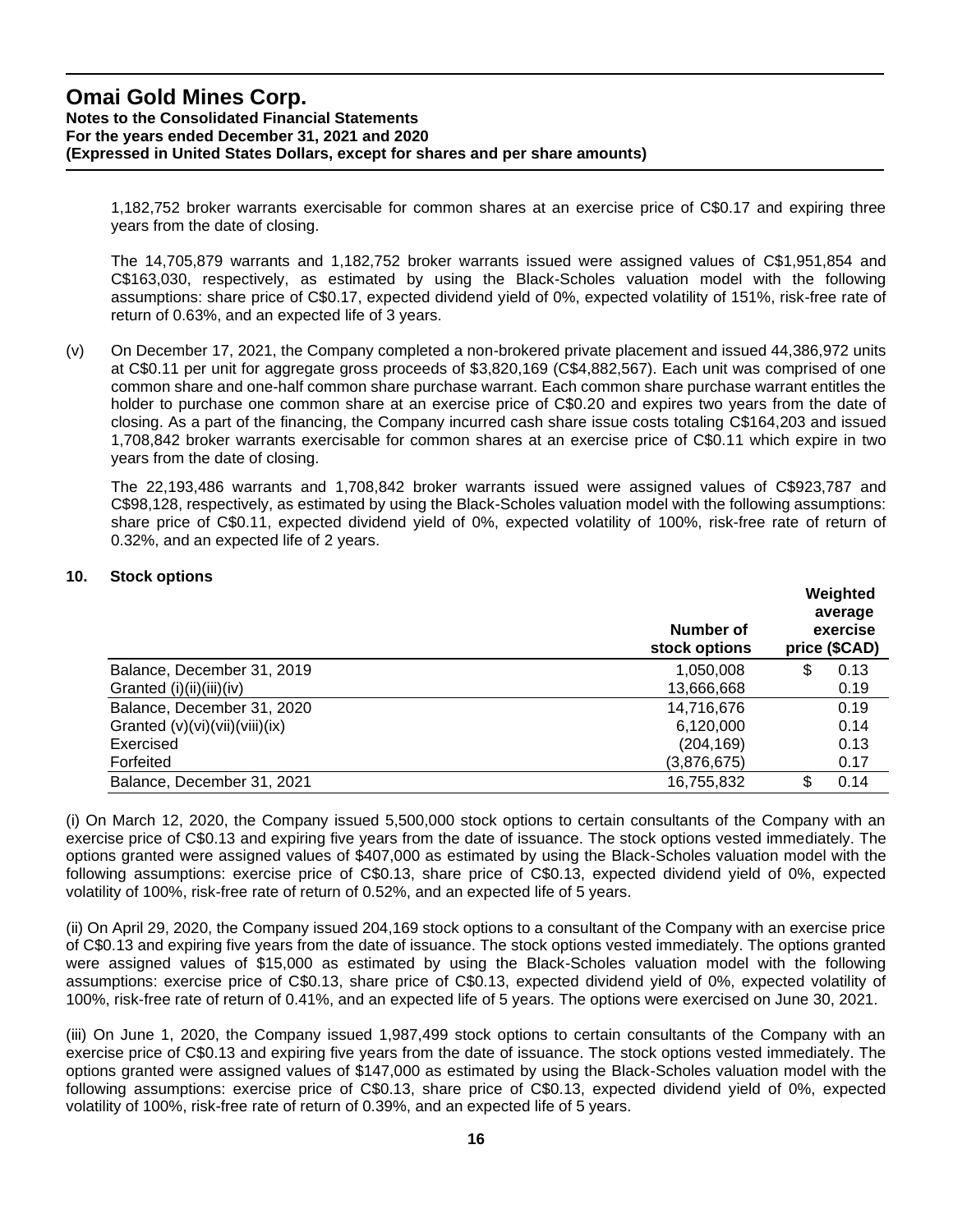(iv) On December 3, 2020, the Company issued 5,975,000 stock options to employees, consultants and directors of the Company with an exercise price of C\$0.22 and expiring five years from the date of issuance. The options vest 1/3 on each of December 3, 2020, December 31, 2021 and December 3, 2022. The options granted were assigned values of \$741,000 as estimated by using the Black-Scholes valuation model with the following assumptions: exercise price of C\$0.22, share price of C\$0.22, expected dividend yield of 0%, expected volatility of 100%, risk-free rate of return of 0.46%, and an expected life of 5 years.

(v) On March 18, 2021, the Company issued 1,150,000 stock options to consultants and directors of the Company with an exercise price of C\$0.19 and expiring five years from the date of issuance. The options vest 1/3 on each of March 18, 2021, March 18, 2022 and March 18, 2023. The options granted were assigned values of C\$167,352 as estimated by using the Black-Scholes valuation model with the following assumptions: exercise price of C\$0.19, share price of C\$0.195, expected dividend yield of 0%, expected volatility of 100%, risk-free rate of return of 0.99%, and an expected life of 5 years.

(vi) On July 20, 2021, the Company issued 1,000,000 stock options to an officer of the Company with an exercise price of C\$0.14 and expiring five years from the date of issuance. The options vest 1/2 on each of July 20, 2021, and July 30, 2022. The options granted were assigned values of C\$103,817 as estimated by using the Black-Scholes valuation model with the following assumptions: exercise price of C\$0.14, share price of C\$0.14, expected dividend yield of 0%, expected volatility of 100%, risk-free rate of return of 0.78%, and an expected life of 5 years.

(vii) On September 3, 2021, the Company issued 1,650,000 stock options to consultants and an officer of the Company with an exercise price of C\$0.13 and expiring five years from the date of issuance. The options vest 1/3 on each of September 3, 2021, September 3, 2022 and September 3, 2023. The options granted were assigned values of C\$159,520 as estimated by using the Black-Scholes valuation model with the following assumptions: exercise price of C\$0.13, share price of C\$0.13, expected dividend yield of 0%, expected volatility of 100%, risk-free rate of return of 1.11%, and an expected life of 5 years.

(viii) On October 19, 2021, the Company issued 2,000,000 stock options to consultants and directors of the Company with an exercise price of C\$0.12 and expiring five years from the date of issuance. The options vest 1/3 on each of October 19, 2021, October 19, 2022 and October 19, 2023. The options granted were assigned values of C\$152,902 as estimated by using the Black-Scholes valuation model with the following assumptions: exercise price of C\$0.12, share price of C\$0.105, expected dividend yield of 0%, expected volatility of 100%, risk-free rate of return of 1.42%, and an expected life of 5 years.

(ix) On November 29, 2021, the Company issued 320,000 stock options to consultants of the Company with an exercise price of C\$0.11 and expiring five years from the date of issuance. The options vest 1/3 on each of November 29, 2021, November 29, 2022 and November 29, 2023. The options granted were assigned values of C\$24,882 as estimated by using the Black-Scholes valuation model with the following assumptions: exercise price of C\$0.11, share price of C\$0.105, expected dividend yield of 0%, expected volatility of 100%, risk-free rate of return of 1.56%, and an expected life of 5 years.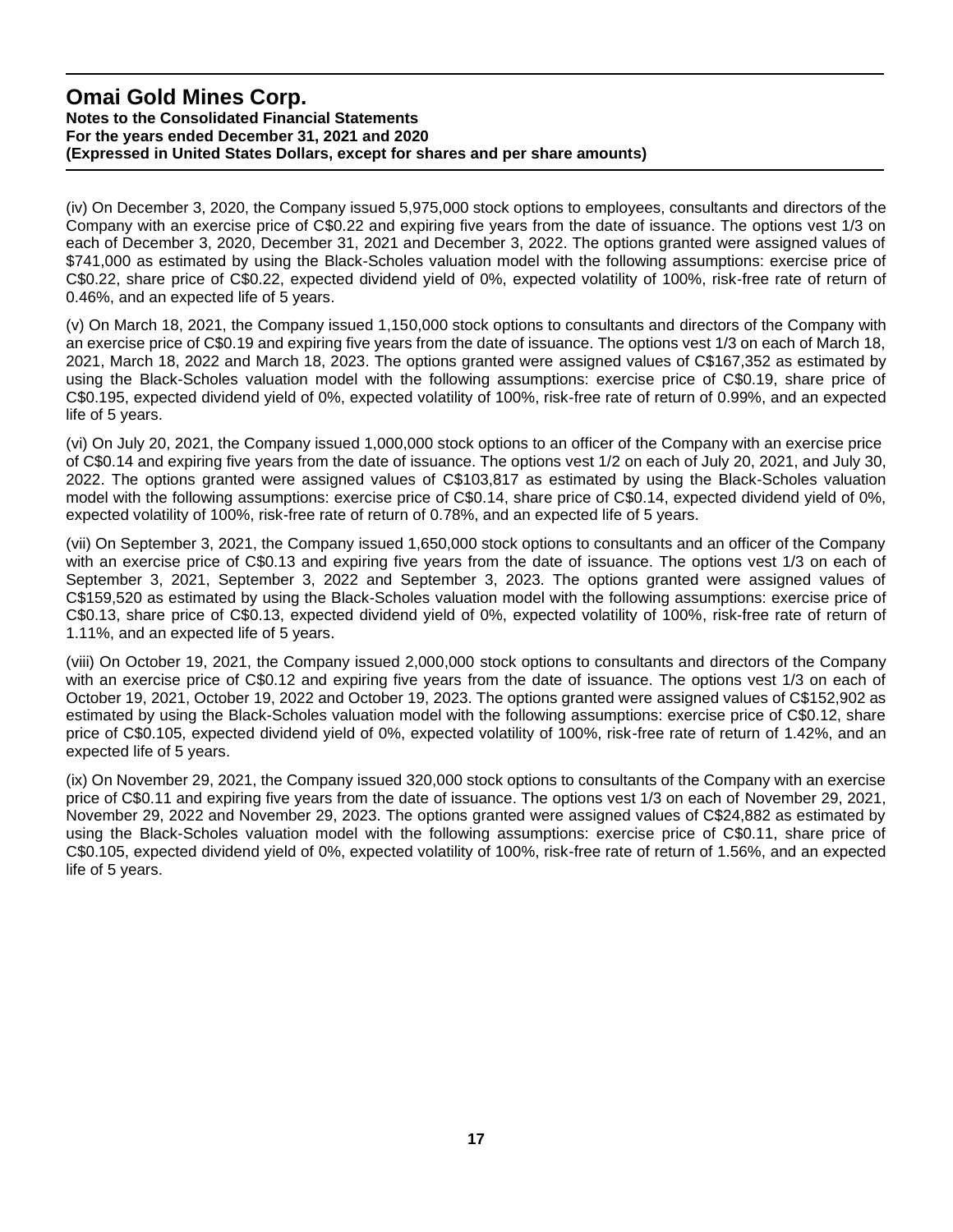The following table reflects the stock options issued and outstanding as of December 31, 2021:

| <b>Expiry date</b> | <b>Exercise</b><br>price (\$CAD) | <b>Weighted average</b><br>remaining<br>contractual<br>life (years) | Number of<br>options<br>outstanding | Number of<br>options<br>vested<br>(exercisable) |  |
|--------------------|----------------------------------|---------------------------------------------------------------------|-------------------------------------|-------------------------------------------------|--|
| March 12, 2025     | 0.19                             | 3.20                                                                | 5,000,000                           | 5,000,000                                       |  |
| June 1, 2025       | 0.13                             | 3.42                                                                | 1,787,499                           | 1,787,499                                       |  |
| December 3, 2025   | 0.22                             | 3.93                                                                | 4,483,333                           | 4,483,333                                       |  |
| March 18, 2026     | 0.19                             | 4.21                                                                | 575,000                             | 191,667                                         |  |
| March 19, 2026     | 0.14                             | 4.55                                                                | 1.000.000                           | 333,333                                         |  |
| September 3, 2026  | 0.13                             | 4.68                                                                | 1.590.000                           | 530,000                                         |  |
| October 19, 2026   | 0.12                             | 4.80                                                                | 2,000,000                           | 666,667                                         |  |
| November 29, 2026  | 0.11                             | 4.92                                                                | 320,000                             | 106,667                                         |  |
|                    | 0.17                             | 3.90                                                                | 16.755.832                          | 13.099.165                                      |  |

## **11. Warrants**

| Balance, December 31, 2019<br>Issued (note 9)                           | Number of<br>warrants                 | Weighted<br>average<br>exercise price<br>(SCAD) |                      |  |
|-------------------------------------------------------------------------|---------------------------------------|-------------------------------------------------|----------------------|--|
|                                                                         | 6,807,685<br>30,120,080               | S                                               | 0.46<br>0.46         |  |
| Balance, December 31, 2020<br><b>Broker warrants</b><br>Issued (note 9) | 36,927,765<br>2,891,594<br>36,899,365 |                                                 | 0.46<br>0.13<br>0.19 |  |
| Balance, December 31, 2021                                              | 76,718,724                            |                                                 | 0.32                 |  |

During the year ended December 31, 2020, the expiry dates of all issued and outstanding warrants prior to December 31, 2021 (36,899,365 warrants) were extended to July 3, 2022.

## **12. Mineral properties**

|                                                 | Omai<br><b>Mines</b> |      | Kaburi<br>South | Grenfell     |     | Total                |
|-------------------------------------------------|----------------------|------|-----------------|--------------|-----|----------------------|
| Balance, December 31, 2019<br>Acquisition costs | 3.259.624            | - \$ | 110.000<br>۰    | ۰<br>527.098 |     | 3.369.624<br>527,098 |
| Balance, December 31, 2021 and 2020             | 3.259.624            |      | 110.000         | 527.098      | \$. | 3.896.722            |

## **Omai Mines**

The Company, through AGE, holds a 100% interest in the Omai prospecting license (the "Prospecting License") in the Potaro Mining District in Guyana, which covers 4,590 acres of licensed area, including the site of the past producing Omai Gold Mine. The Prospecting License provides for an exclusive right of occupation and exploration for gold, precious minerals and precious stones and to use certain existing infrastructure at the Omai Gold Mine for any future mining operations, subject to entering into specific lease agreements therefor.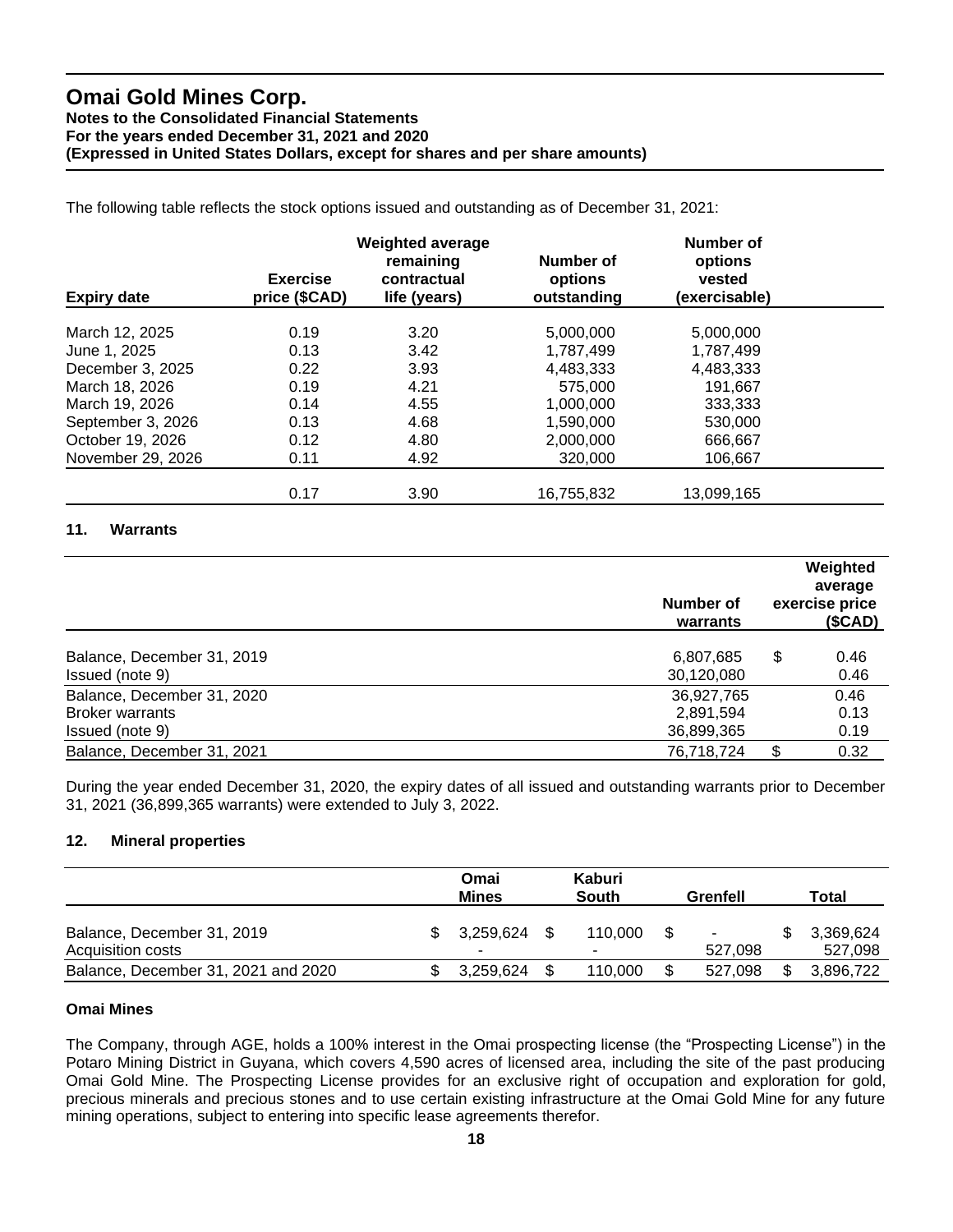The Guyana Geology & Mines Commission ("GGMC") granted the Prospecting License to AGE on April 26, 2019. The license was set to expire on April 25, 2022 and may be renewed for an additional two one-year periods. The Company received confirmation of a one-year renewal of the Omai Prospecting License prior to the expiry date. The Company is permitted to renew the license for an additional one-year period in 2023. In consideration for the license, AGE agreed to pay the GGMC \$1.0 million during the first year (paid in 2020, included in trade and other payables as at December 31, 2019), \$1.0 million during the second year (paid during 2020) and \$2.0 million during the third year. The amounts have been recorded as a licensing payable and are noninterest bearing and are being accreted to their principal amounts at an effective interest rate of 12%. In addition, the Company pays annual license rental fees to GGMC of approximately \$5,000.

On January 10, 2020, the Company granted Sandstorm a 1% net smelter returns royalty with respect to the sale of all economic marketable material on the Omai Gold Project of which the Company has the option to purchase back 0.5% net smelter return royalty for \$4.0 million if the option is exercised by July 10, 2022.

In April 2020, the date for the \$2.0 million GGMC payment was extended to October 1, 2021. As a result, the Company recorded a gain on liability settlement of \$51,287, which was netted against a loss on liability settlement in the consolidated statement of loss and comprehensive loss. On August 27, 2021, the payment date for \$1,000,000 of the amount due October 1, 2021 was extended to January 31, 2022 which resulted in an insignificant settlement gain. The remaining \$1,000,000 was paid during the year ended December 31, 2021. The Company paid \$500,000 in January 2022 and, as agreed with the Government of Guyana, the remaining \$500,000 in April 2022. In order to defer the remaining payment to April 2022, the Company was required to pay accrued interest of \$8,000 at the time of the final payment.

|                              | Amount      |
|------------------------------|-------------|
|                              |             |
| Balance, December 31, 2019   | 3,612,794   |
| Payment                      | (2,000,000) |
| Accretion expense            | 266,829     |
| Gain on liability settlement | (51, 287)   |
| Balance, December 31, 2020   | 1,828,336   |
| Payment                      | (1,000,000) |
| Accretion expense            | 171,664     |
| Balance, December 31, 2021   | \$1,000,000 |
|                              |             |

## **Kaburi South**

On December 24, 2018, Avalon entered into an option deed and prospecting agreement (the "Option Agreement") with certain vendors for five (5) prospecting permits owned by the vendors in the Mazruni Mining District No. 3, Guyana. The option period expires on December 23, 2028. Avalon issued an aggregate of 600,000 common shares to the vendors (valued at \$60,000) and paid a further \$50,000 on execution of the Option Agreement. Avalon has the sole right to explore and prospect on the five prospecting permits. Avalon may exercise its rights to acquire one or more of the five prospecting permits at any time during the option period by paying the consideration of \$1.00 per prospecting permit.

## **Eastern Flats**

On July 13, 2020, the Company entered into an exclusivity agreement with Guyana Sunrise Mining Inc. ("Sunrise"), whereby the Company obtained the exclusive right to perform due diligence on the property located adjacent to the Omai Gold Mine with a view to potentially acquire the property in the future (the "Exclusivity Agreement"). Pursuant to the terms of the Exclusivity Agreement, the Company issued 6,000,000 common shares valued at \$600,000 which were included as an exploration and evaluation expense. The Company entered into a prospecting and license management agreement dated April 16, 2021 to acquire the prospecting and mining rights on the Eastern Flats property in exchange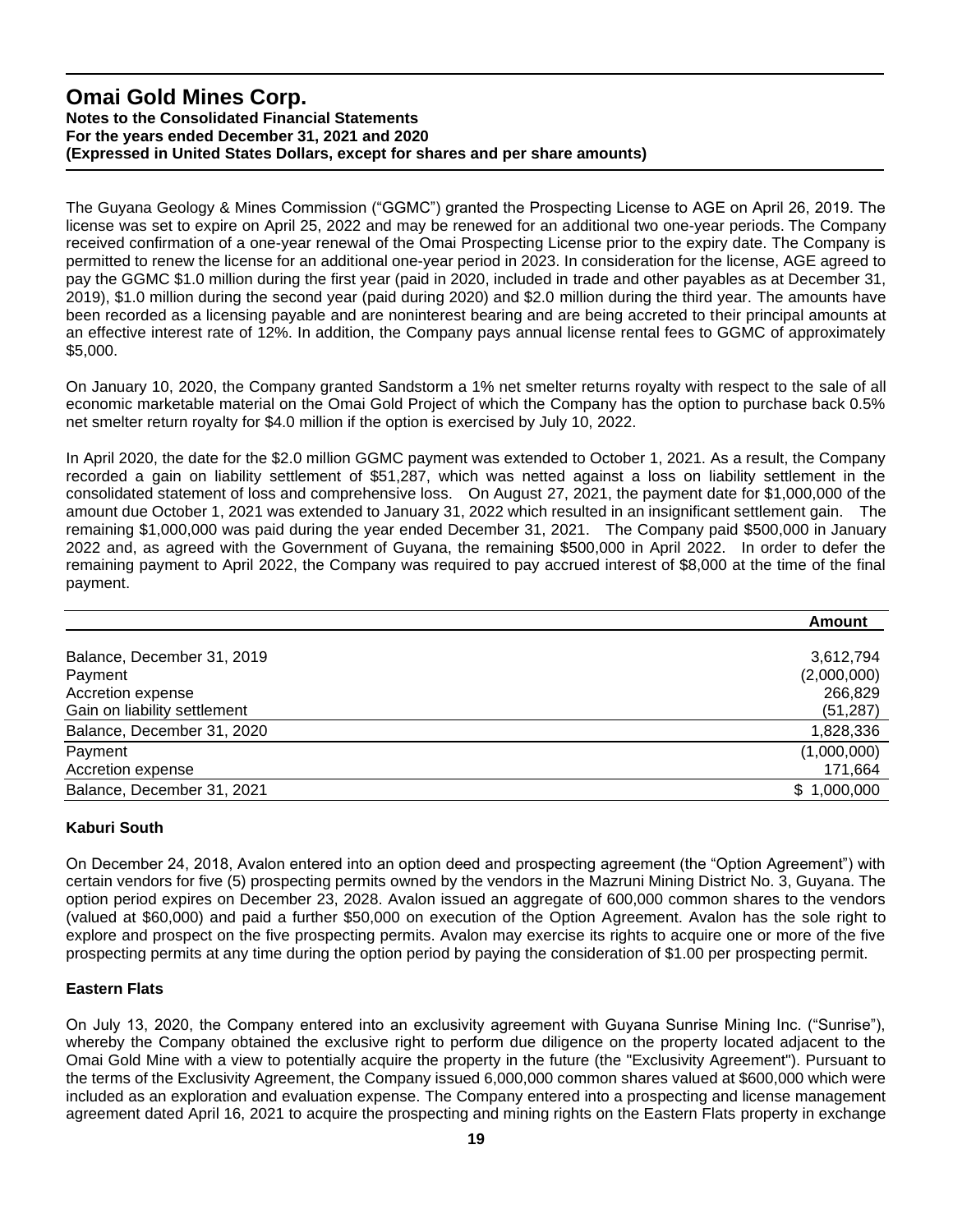## **Notes to the Consolidated Financial Statements For the years ended December 31, 2021 and 2020 (Expressed in United States Dollars, except for shares and per share amounts)**

for a further cash payment of US\$1. The transaction closed upon approval by the TSX Venture Exchange on December 22, 2021.

## **Grenfell Property**

The Company has a 100% ownership interest in the Grenfell Gold property in Kirkland Lake, Ontario that was acquired as a part of the RTO.

## **13. Administrative expenses**

|                             | 2021             | 2020      |
|-----------------------------|------------------|-----------|
| Management fees             | \$<br>506,853 \$ | 340,520   |
| Legal and professional fees | 529.509          | 381,185   |
| Consultancy fees            | 402,155          | 90.099    |
| General expenses            | 146.988          | 173,620   |
| Travel                      | 20,509           | 33,740    |
| Advertising                 | 35,283           | 96,629    |
| Investor relations          | 59.201           | 44,231    |
| Meals and entertainment     | 2.349            | 5,757     |
| Reporting issuer costs      | 136,311          | 34,521    |
| Insurance                   | 26,838           | 4,625     |
|                             | 1,865,996        | 1.204.927 |

## **14. Finance costs**

|                                                  | 2021    | 2020    |
|--------------------------------------------------|---------|---------|
| Accretion (notes 8 and 12)                       | 229.654 | 349,835 |
| Interest, banking fees and other financing costs | 21.007  | 6,309   |
|                                                  | 250.661 | 356.144 |

## **15. Net loss per share**

The calculation of basic and diluted loss per share for the years ended December 31, 2021 was based on the loss attributable to common shareholders of \$7,248,340 (December 31, 2020 – 7,629,568) and the weighted average number of common shares outstanding of 214,450,586 (December 31, 2020 – 151,142,597). Diluted loss per share did not include the effect of stock options and warrants as they are anti-dilutive.

## **16. Related party transactions**

Parties are considered to be related if one party has the ability to control the other party or exercise significant influence over the party in making financial or operating decisions or by virtue of common ownership. Related parties include the Board of Directors, officers, close family members and enterprises which are controlled by these individuals as well as certain persons performing similar functions. In accordance with IAS 24 - Related Party Disclosure, key management personnel are those having authority and responsibility for planning, directing and controlling the activities of the Company directly or indirectly, including any directors (executives and non-executive) of the Company.

Key management personnel are those persons having authority and responsibility for planning, directing and controlling the activities of the Company. The key management personnel of the Company are: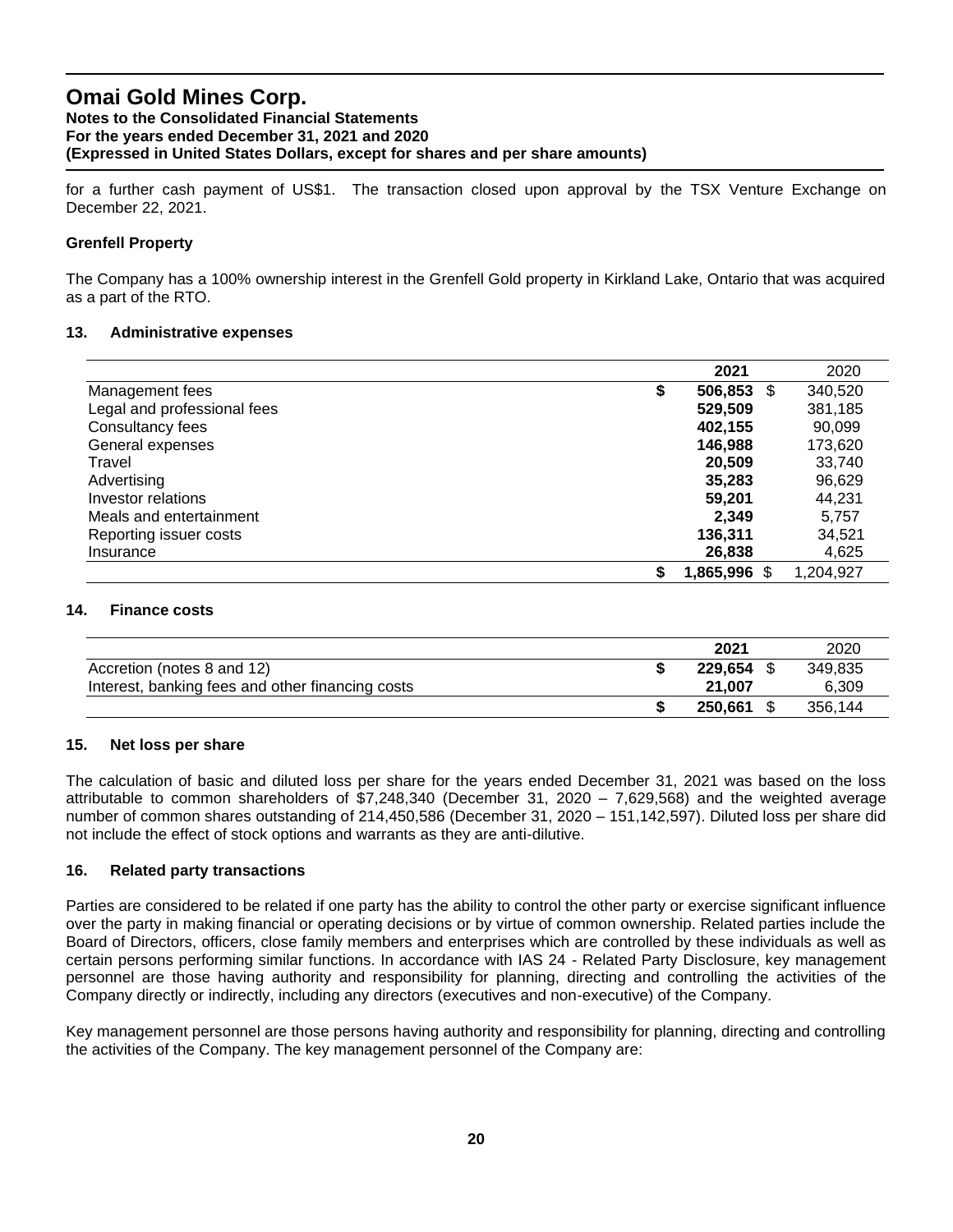| Name                                                              | Designation                                              |
|-------------------------------------------------------------------|----------------------------------------------------------|
| Renaud Adams                                                      | Non-Executive Chairman of the Board, Director            |
| Elaine Ellingham                                                  | Director, Chief Executive Officer ("CEO")                |
| Nadine Miller                                                     | Director                                                 |
| Lon Shaver                                                        | Director                                                 |
| Denis Clement                                                     | Director                                                 |
| John Ross                                                         | <b>CFO</b>                                               |
| Jason Brewster                                                    | <b>VP Operations</b>                                     |
| Mario Stifano                                                     | Former CEO and Director                                  |
| Name                                                              | Relationship to the Company                              |
| Darscom                                                           | The Owner is deemed to be related to Denis Clement       |
| Excel Logistics & Management Services Ltd.<br>("Excel Logistics") | The Former CEO/Director and COO are controlling partners |

On October 1, 2019, the Company entered into a service agreement with Excel Logistics to provide project management and administrative services in Guyana for a period of 3 years. The management fee paid to Excel Logistics includes a \$25,000 monthly fee and 15% mark-up on the expenses it incurs in the normal course of providing support to the exploration activities carried out by the Company and is included in exploration and evaluation expenditures. Excel Logistics is owned by two prior officers of the Company.

| As of December 31,                           | 2021      | 2020      |
|----------------------------------------------|-----------|-----------|
| Director fees and management fees (post-RTO) | 989.035   | 201,000   |
|                                              |           |           |
| Director fees and management fees (pre-RTO)  |           | 1,188,480 |
| Share-based compensation                     | 408.117   | 751,965   |
| Management fees paid to Excel Logistics      | 477.881   | 481.510   |
| Share-based compensation (Excel Logistics)   |           | 148,000   |
|                                              | 1.875.033 | 2,770,955 |

As at December 31, 2021, the Company owed \$142,010 (December 31, 2020 - \$296,741) to the Company's key management personnel or related companies identified above.

During the year ended December 31, 2021, a total of 3,900,000 (December 31, 2020 – 13,387,499) stock options were granted to the key management personnel or companies of the Company identified above.

### **17. Risk management**

### Currency fluctuations

Currency fluctuations may affect some of the Company's future operations, financial positions and results. The Company's financial results are reported in United States dollars and the majority of its funds are held in Canadian dollars accounts. The majority of the Company's costs to date are in United States dollars. Therefore, the Company has exposure to fluctuations in the United States dollar against the Canadian dollar.

### Liquidity risk

Liquidity risk is the risk that the Company will be unable to meet its payment obligations when they fall due under normal and stress circumstances. The Company monitors its liquidity risk by considering the maturity of its financial assets and projected cash flows from operations. Where possible the Company utilizes surplus internal funds to a large extent to finance its operations and ongoing projects. However, the Company also utilizes available credit facilities such as loans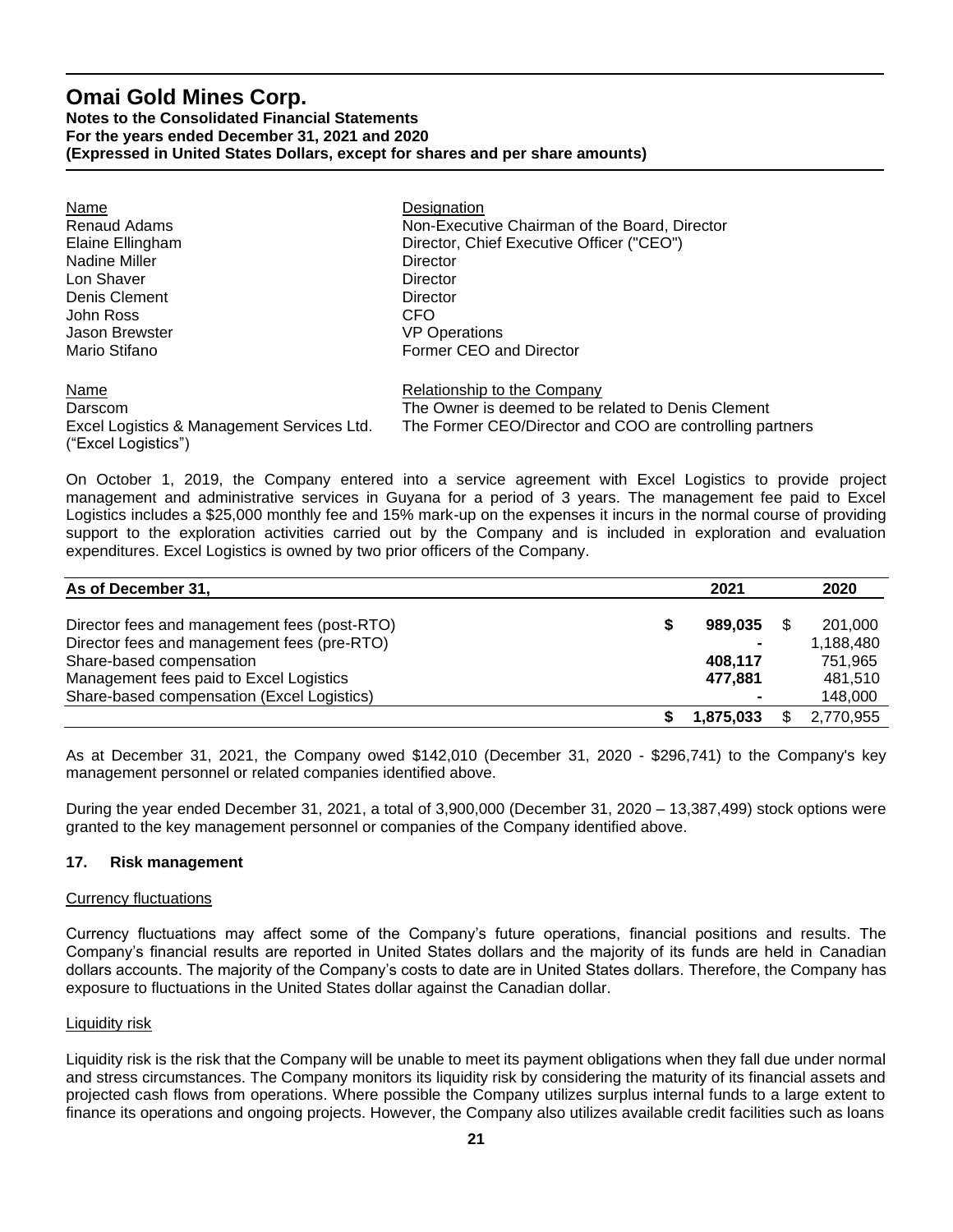## **Notes to the Consolidated Financial Statements For the years ended December 31, 2021 and 2020 (Expressed in United States Dollars, except for shares and per share amounts)**

and other financing options where required.

| December 31, 2021          | Up to 1 year       |      | 1 to 5 years | >5 years | <b>Total</b>    |
|----------------------------|--------------------|------|--------------|----------|-----------------|
| Trade and other payables   | \$<br>1,060,225 \$ |      |              | \$       | \$<br>1,060,225 |
| Loans from related parties |                    |      | ۰            |          |                 |
| Other liabilities          | 295,000            |      | ۰            |          | 295,000         |
| License payable            | 1,000,000          |      | ۰            |          | 1,000,000       |
|                            | \$<br>2,355,225    | - \$ |              | \$       | \$<br>2,355,225 |
| December 31, 2020          | Up to 1 year       |      | 1 to 5 years | >5 years | Total           |
| Trade and other payables   | \$<br>979,616 \$   |      |              | \$       | \$<br>979,616   |
| Loans from related parties | 33.644             |      |              |          | 33,644          |
| Other liabilities          | 492,010            |      | ۰            |          | 550,000         |
| License payable            | 1,828,336          |      | ٠            |          | 1,828,336       |
|                            | 3,333,606          |      |              | \$       | \$<br>3,333,606 |

### **Capital management**

The primary objectives of the Company's capital management policy are to ensure that the Company raises sufficient funds in order to execute its business designed to maximize shareholder value.

When managing capital, which is a broader concept than the 'equity' in the consolidated statement of financial position, the objectives of the Company are:

- To safeguard the Company's ability to continue as a going concern so that they can continue to provide returns for shareholders and benefits for other stakeholders; and
- To maintain a strong capital base to support the development of its business.

There have been no changes in the Company's capital management when compared to the prior period.

#### **18. Income taxes**

The Company's effective income tax rate differs from the amount that would be computed by applying the federal and provincial statutory rate of 26.5% (2020 - 26.5%) to the net loss. The reasons for the differences are a result of the following:

|                                                                                    | 2021                      |    | 2020                 |
|------------------------------------------------------------------------------------|---------------------------|----|----------------------|
| Net loss before income tax<br>Statutory tax rate                                   | \$ (7,248,340)<br>26.5%   | S. | (7,629,568)<br>26.5% |
| Expected tax recovery at statutory rates<br>Tax effects of:                        | 1,920,810                 |    | 2,021,836            |
| Change in unrecognized deductible temporary differences<br>Non-deductible expenses | (1,740,050)<br>(180, 760) |    | (2,021,836)          |
| Actual income tax expense                                                          |                           |    |                      |